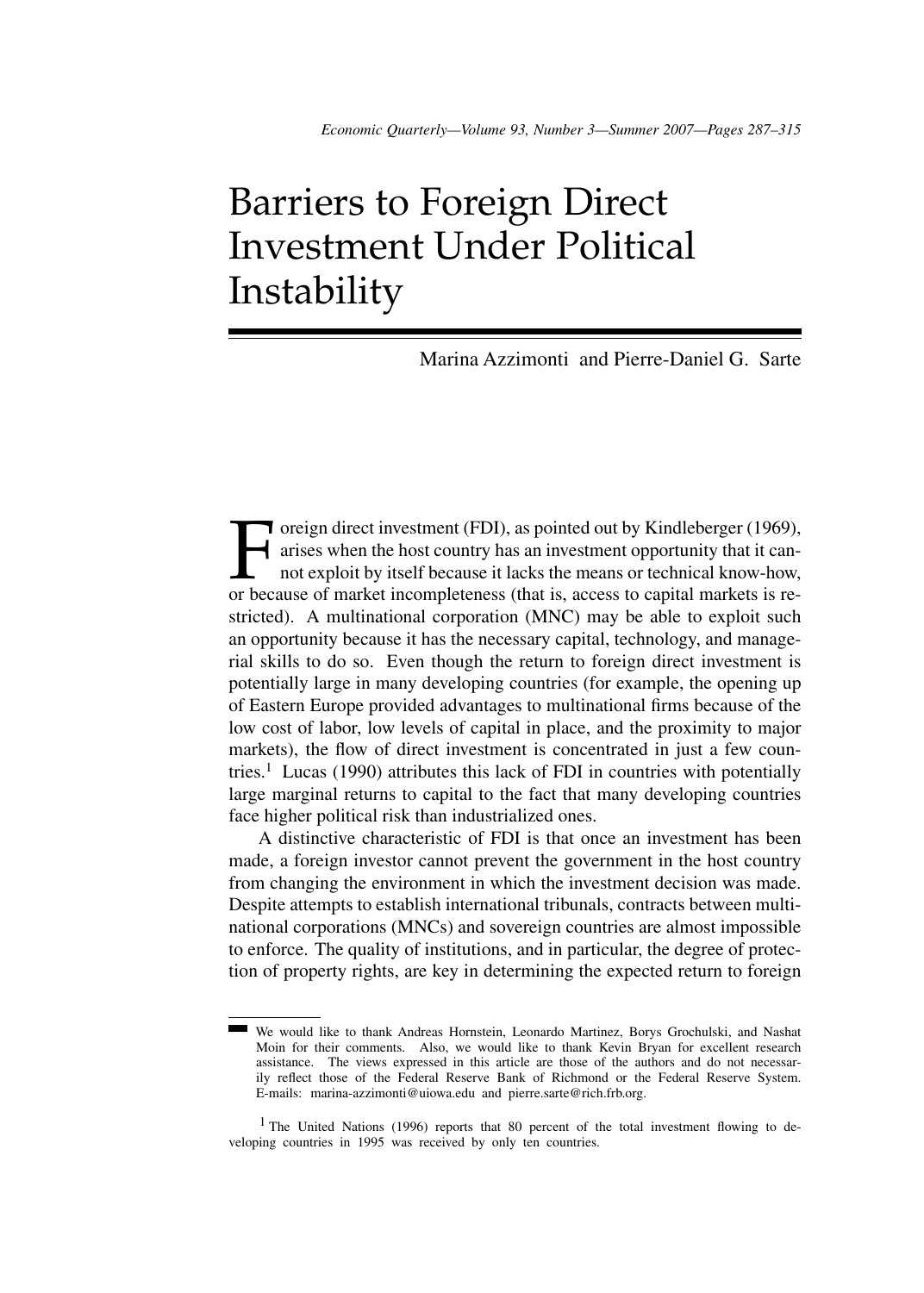investors. Countries with relatively poor legal protection of assets, and a high degree of political instability, generally exhibit high rates of expropriation and this makes investment less attractive. In practice, expropriation can take different forms. A *direct* act of expropriation involves nationalization of foreign-owned corporations, in which the government simply takes control of the capital stock (Kobrin 1980, 1984). There are also *indirect* forms of expropriation that multinational corporations face. Examples include excessive taxation, capital controls, manipulation of exchange rates, and bribes and permits demanded by government officials.

In this article, we describe some stylized facts about expropriation episodes and other lessons learned from the empirical literature on FDI. We then summarize some of the main theories attempting to explain the effects of expropriation on investment and growth. Finally, we develop a theory that relates each type of expropriation to political instability and concentration of power.

A simple two-period political economy model is presented in which groups with access to an expropriation technology alternate in power according to an exogenous probability. The group that controls the government in the first period has the ability to obtain bribes from foreign investors who are attempting to gain access to production in the host country. This form of indirect expropriation is analogous to an investment tax, in the sense that it distorts the optimal allocation of international capital by imposing additional costs to potential investors. After investment decisions have been made (in the second period), the group in office decides how much capital should be seized or nationalized, a direct form of expropriation.

Following the literature on FDI, we will assume that any capital expropriated by the host country becomes unproductive. This stylized representation tries to characterize the empirical observation that MNCs are usually more efficient in running production than the host country. For example, Minor (1994) documents that about 35 percent of all enterprises that were expropriated between 1960 and 1979 have been privatized between 1980 and 1992, indicating public "disillusion with the typical result of expropriation, the stateowned enterprise" (see Biais and Perotti 2002 for more on recent trends on privatizations). Theoretically, the costs associated with expropriation arise mainly because of two reasons. First, there is usually a reduction in the technological spillovers embodied in foreign capital. Second, because the capital installed by foreign investors may be specific to the manager's skills, it may take time for domestic workers to acquire the know-how needed to operate the foreign technology. As a consequence, reductions in the capital stock installed by MNCs imply productivity losses and depressed domestic wages.

At any point in time, the benefit associated with expropriation is given by the amount of goods that can be transferred from MNCs to domestic agents. The tradeoff faced by policymakers is, therefore, given by the redistributive gains of expropriation versus the income loss suffered by local workers.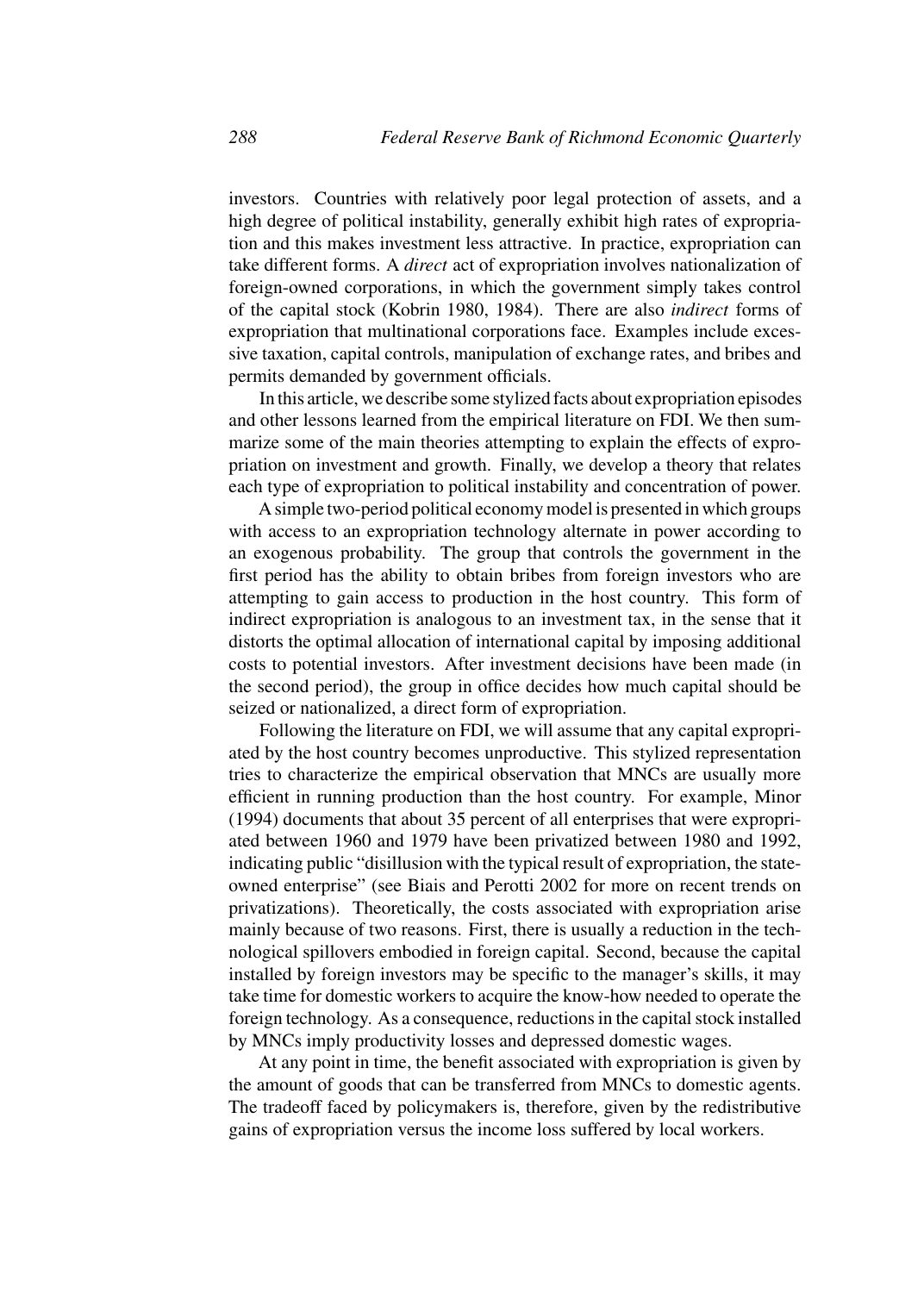A key assumption is that there are no institutional barriers to discretionary redistribution, so any group can appropriate all expropriated resources. Because the group in power is not forced to transfer resources to other groups, a "tragedy of the commons" arises: there is too much expropriation in equilibrium. A tragedy of commons occurs when property rights of an asset cannot be enforced; a typical example is fishing on a lake. Typically this gives rise to over-consumption or under-investment (see Gordon 1954 or Lancaster 1973). In our model, it is precisely the fact that groups cannot ensure ex ante that they will receive the benefits of expropriation in the future that cause overexpropriation in the first period, making the level of bribes inefficiently large. The degree of such inefficiency is related to how likely it is that the current group in government retains power in the second period. That is, the degree of such inefficiency is related to the political instability.

While countries that have higher political instability are predicted to exhibit higher levels of indirect expropriation, direct expropriation levels are lower. The intuition is as follows: because each group finds its chances of being in power in the second period very unlikely, it becomes shortsighted and demands a large quantity of bribes when in power (i.e., in the first period). This discourages investment, and the reduction of capital decreases the marginal cost of direct expropriation, encouraging more expropriation in the second period. The marginal benefit is reduced as well because the tax base shrinks, which reduces the incentives to expropriate. Under a Cobb-Douglas technology assumption, the latter effect dominates and direct expropriation goes down.

A second interesting result derived in this article is related to the concentration of power. Following Tornell and Lane (1999), power is concentrated when there are few groups competing for government. They find that the relation between indirect expropriation and the number of groups in power is non-monotonic. When there is high concentration of power initially, a dilution of concentration results in more indirect expropriation, but this relationship reverts when concentration is small (i.e., there is a large number of groups to begin with). Direct expropriation, on the contrary, always increases with the number of groups. We provide some details on the intuition behind this result at the end of Section 4.

The organization of the paper is as follows. We define the different types of expropriation in Section 1 and summarize the main empirical findings in the literature in Section 2. We then proceed to describe some of the most influential theoretical articles on expropriation in Section 3. In Section 4, our model is described and the main results are derived. Section 5 concludes.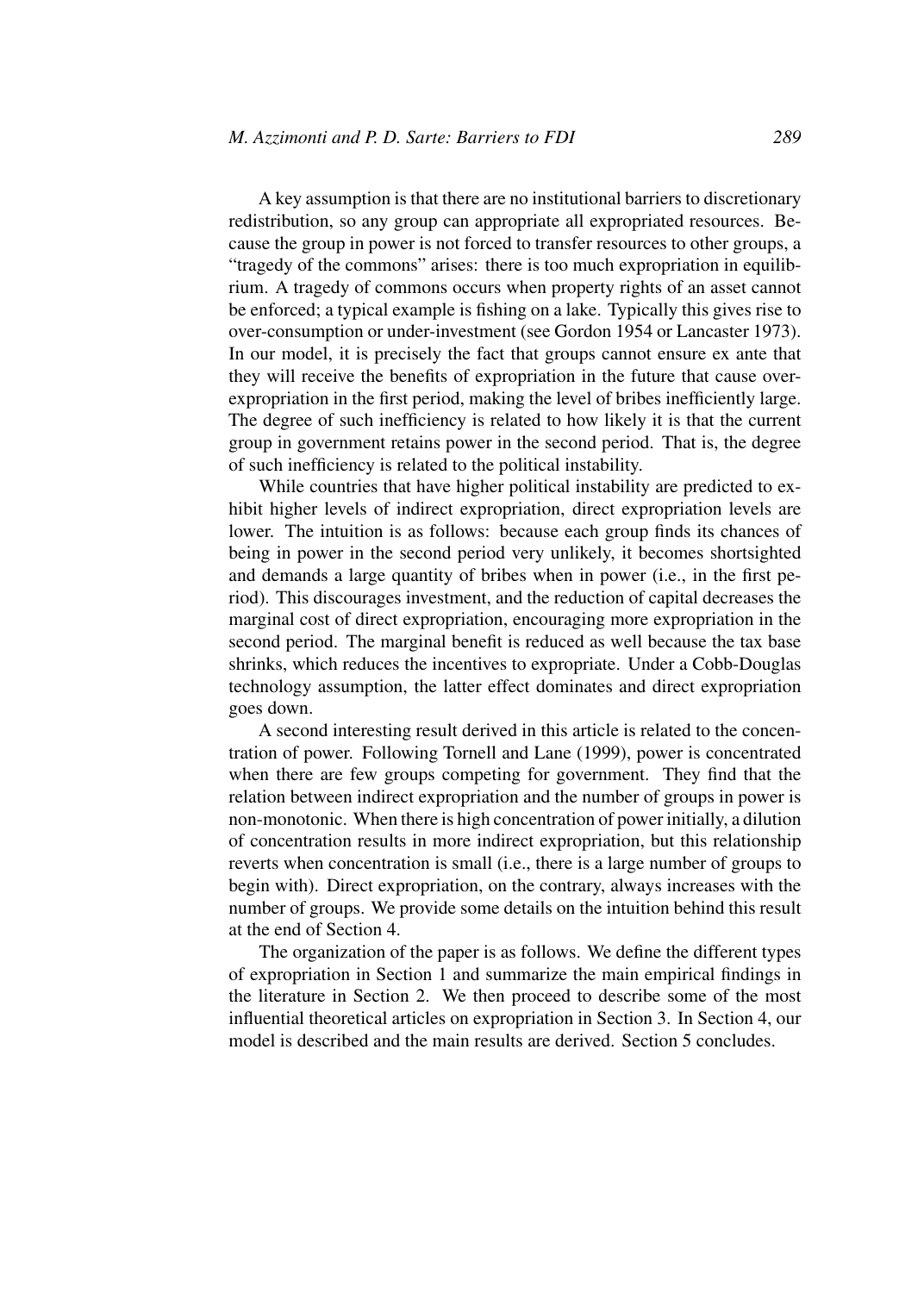## **1. DEFINING EXPROPRIATION**

Expropriation refers, in general, to policies that adversely affect the private value of the stock and/or returns of foreign investment. As mentioned in the previous section, we can distinguish between "direct" and "indirect" expropriation.

OECD (2004) provides an extensive analysis of the concept of expropriation, where jurisprudence, state practice, and literature on international investment law are considered. According to the survey, *direct expropriation* is ". . . an act where there is a compulsory transfer of property rights by the host state.... An investment is nationalised or otherwise directly expropriated through formal transfer of title or outright physical seizure. In addition to the term expropriation, terms such as 'dispossession,' 'taking,' 'deprivation,'or privation' are also used." Kobrin (1980, 1984) and Minor (1994) define direct expropriation as the "forced divestment of equity ownership of a foreign direct investor." The principal characteristic is that such divestment is involuntary, against the will of the owners and/or managers of the enterprise, and must entail managerial control through equity ownership across national borders.

*Indirect expropriation* stands for other forms of change in the institutional environment that reduce the value of an investment, but in which property is not necessarily seized. Schlemmer-Schulte (1999) characterizes indirect expropriation ". . . as excessive and repetitive tax or regulatory measures that have a *de facto* confiscatory effect in that their combined results deprive the investor in fact of his ownership, control or interests in the investment . . ." This may be accomplished, in addition to the raising of taxes, through manipulation of exchange rates (i.e., devaluations), fees or bribes charged to the enterprise, the return of the firm to public ownership at unfair terms, the stiffening of regulation, or the institution of non-tariff barriers, such as restrictions in the repatriation of profits or other capital transactions (referred to as "transfer risk" by insurance companies). This form of indirect expropriation is also referred to as "disguised" or "creeping expropriation." In contrast to the case of direct expropriation, there is no generally accepted definition of indirect expropriation in international law. Moreover, the distinction between this form of expropriation and non-compensable regulation (i.e., antitrust laws, environmental protection, etc.) is not clear.<sup>2</sup>

# **2. LESSONS FROM THE EMPIRICAL LITERATURE**

In this section, we will analyze alternative forms of expropriation and describe their changes over the past 30 years. Afterward, we summarize some of the

<sup>2</sup> See Organization for Economic Cooperation and Development (2004) for an extensive discussion on the issue.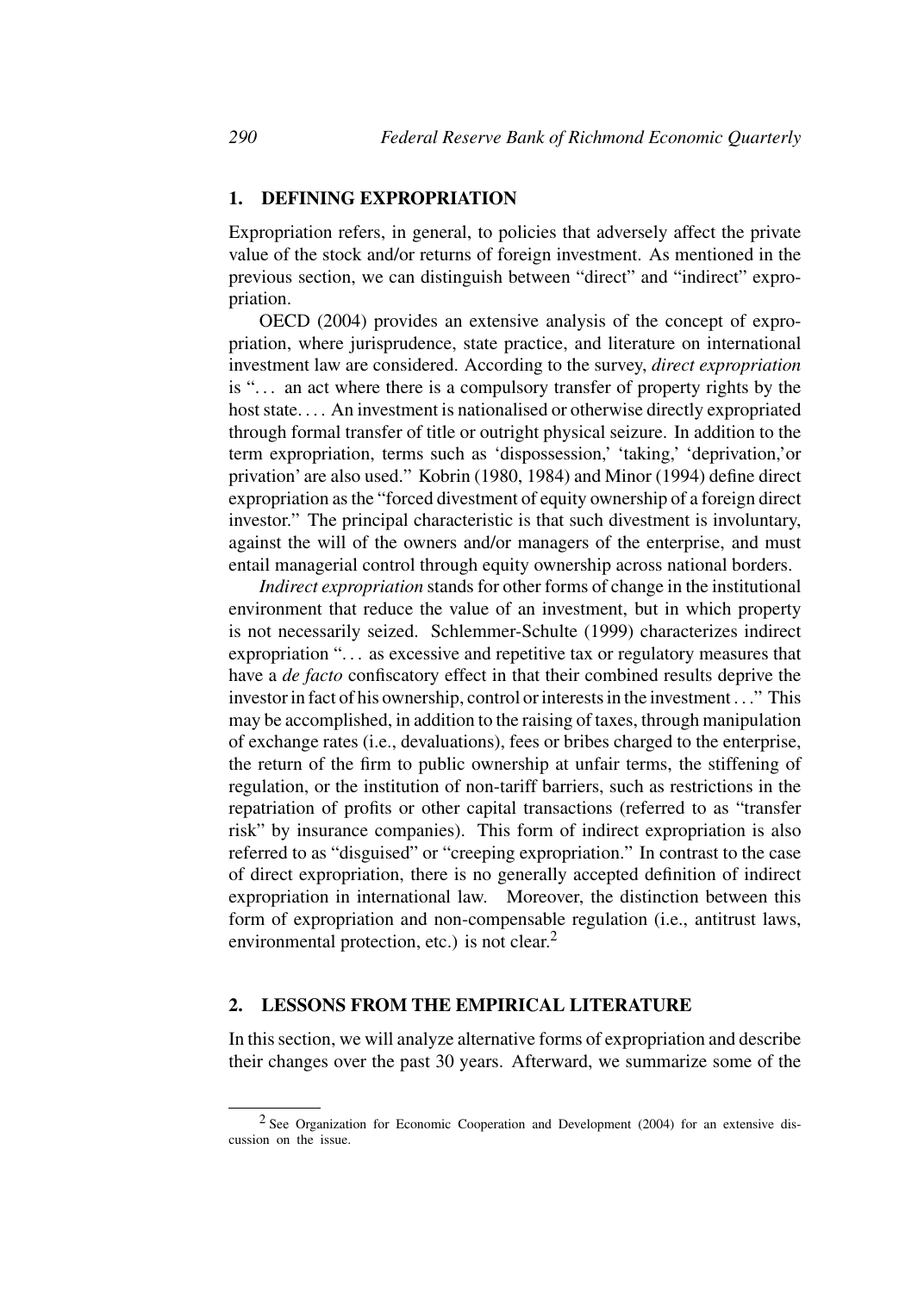empirical articles documenting the relationship between expropriation (and other measures of the quality of institutions) and FDI.

#### **Direct Expropriation**

According to Minor (1994), there were 575 expropriation acts between 1960 and 1992, committed by 79 developing host countries against foreign multinationals. Africa was the region with the highest concentration of expropriation events in the 1960s and 1970s, but Latin America and Asia became more active during the 1980s. The manufacturing and petroleum sectors were the most affected by direct expropriation: they account for about 40 percent of all expropriation events between 1960 and 1964, and this percentage rises to almost 50 percent in the period 1976–1979. Jensen (2005) points out that another industry recently affected by major political events was privately financed infrastructure, in which some projects have been directly expropriated (for example, the government of Thailand's seizure of a private expressway in 1993). Li (2004) documents that out of 520 expropriation acts committed between 1960 and 1990, autocratic governments committed 423 acts while democratic governments committed only 97 acts. This finding relates to the fact that democratic governments have stronger institutions protecting property rights.

Minor shows a decline in the number of expropriation events after the 1970s. This is explained by the fact that international conditions in the late 1970s increased the benefits of FDI inflows and the freedom of action over some multinational corporations was limited. For example, in 1990 a paragraph in the Chinese-Foreign Joint Venture Law added a "no nationalization" clause (Robertson and Chen 1990). Tanzania adopted the National Investment Protection Policy Act that offers legal protection against nationalization (Corkran 1991). Of course, whether host countries respect such agreements ex post is not obvious. A more important factor that reduced the incentives to nationalize multinational corporations was the failure of state-owned enterprises. As mentioned earlier, more than 35 percent of the enterprises that were expropriated prior to 1980 were subsequently privatized. This indicates that multinational corporations have an advantage over domestic governments in running production (because investments are specific to the skills of their foreign managers, for example), an assumption that will be made in the theoretical section of the article.

According to the Organization for Economic Cooperation and Development (OECD), "Disputes on direct expropriation—mainly related to nationalization that marked the 1970s and 1980s—have been replaced by disputes related to foreign investment regulation and 'indirect expropriation' " (OECD 2004, 2). The following section describes the particular form that this type of expropriation has taken in recent years.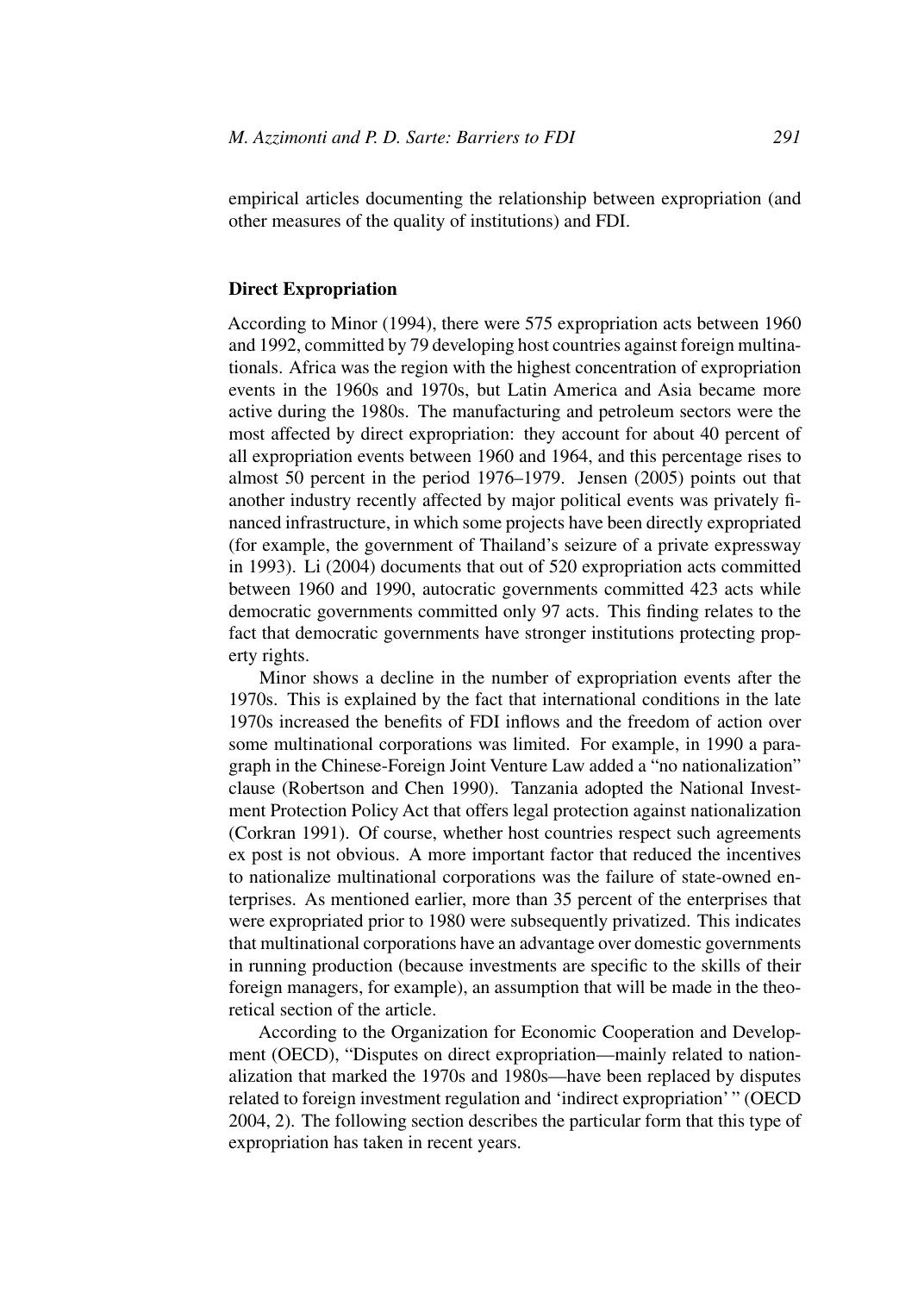## **Indirect Expropriation**

Indirect expropriation acts are more difficult to document in a consistent manner because of the lack of a formal or legal definition. In this subsection, we will restrict attention to a set of examples to highlight the nature of these expropriation acts.

Argentina's financial crisis of 2001–2002, when the "corralito" was imposed, provides a good example of indirect expropriation: the government restricted capital transactions and "pesified" contracts and financial assets. Foreign firms' funds were converted into pesos, and many contracts, especially in infrastructure, were rewritten or canceled. At the same time, capital was not allowed to leave the country (hence the name, "corralito," which means "little fence").

Janeba (2002) provides some other examples of indirect expropriation. In 1995, China announced the dissolution of various benefits that foreign firms received in the form of exemptions from custom duties or tax rebates when using local materials. Russia frequently considered introducing a "super profits tax" for foreign oil companies investing in Russia. Government renegotiation of power, electricity, and water contracts after financial crises in Argentina, Indonesia, Pakistan, and the Philippines constitute further examples (see Moran 2003). More recent examples include foreign oil companies being forced out of their joint venture contracts, for example, such as the company, TNK-BP in Russia.

Shleifer and Vishny (1993) argue that indirect expropriation is particularly distortive for countries with unstable governments in which an entrepreneur may have to bribe several public officials and still face the possibility that none of them really has the power to allow the project to proceed.

# **Stylized Facts**

#### *Trends*

Researchers at the World Bank's Multilateral Investment Guarantee Agency (MIGA) found that U.S. investors in emerging markets were subject to both direct and indirect acts of expropriations between 1970 and 2001. The researchers note that between 1971 and 1980, U.S. investors were exposed to restrictions on transferring and repatriating funds (transfer risk) and also subject to a number of direct expropriations. During the period of 1981–1990, an even greater increase in the number of transfer risks claims as well as major reductions in the number of expropriations occurred. Chifor (2002) notes, "In the past two decades, indirect expropriation has supplanted direct takings as the dominant form of state interference with foreign investment, as host countries have learned that more value can be extracted from foreign enterprises through the more subtle instrument of regulatory control rather than outright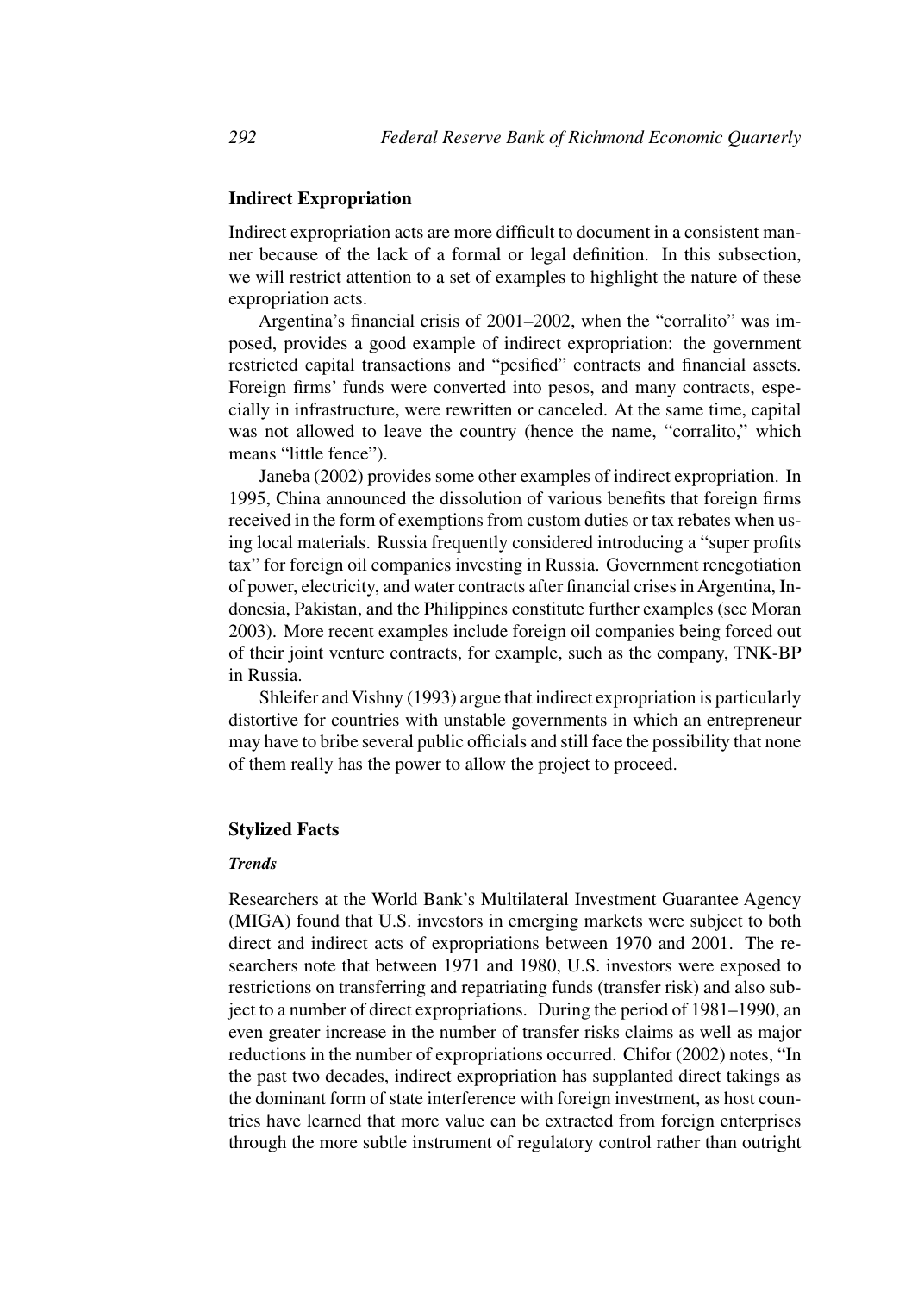seizures." The period of 1996–2000 was risky for multinational corporations, mainly because political violence and civil war claims increased dramatically. For most firms, however, direct expropriation was the most damaging. As Jensen (2005) notes, "Of all the dollars paid out by OPIC from 1970-1978, 96% of these claims were for expropriation. From 1991-2004, even after the major financial crises that triggered a number of transfer claims, 84% of the settlement amounts of OPIC claims were for expropriation."<sup>3</sup>

#### *FDI, Expropriation, and Institutions*

There are a large number of empirical articles that attempt to assess the quantitative importance of expropriations and the quality of institutions on FDI inflows. Most studies make no distinction between the effects of direct and indirect forms of expropriation. An exception to this are articles focusing on corruption, a form of creeping expropriation. Mauro (1995) finds that corruption has a negative effect on total and private investment, thus hindering growth. Wei (2000), using data on OECD countries, shows that corruption indices are strongly and negatively correlated with FDI inflows. For example, he estimates that an increase in Singapore's level of corruption to that of Mexico's would have the same negative effect on inward FDI as raising the tax rate on multinational corporations by 50 percentage points. Hines (1995) documents a reduction in U.S. FDI in the period following the 1977 U.S. Foreign Corrupt Practices Act, which stipulated penalties for U.S. multinational firms found to be bribing foreign officials. Asiedu (2006), using a panel data for 22 countries over the period 1984–2000, shows that a decline in Nigeria's level of corruption to that of South Africa's has the same positive effect on FDI as increasing the share of fuels and minerals in total exports by about 35 percent. He concludes that countries that are small or lack natural resources can attract FDI by improving their institutions and policy environment.

Variables contained in the Political Risk Services/International Country Risk Guide (PRS/ICRG) political risk dataset, such as corruption in government, expropriation risk, bureaucratic quality, risk of repudiation of contracts by the government, and law and order, are used in other studies to explain differences in FDI inflows across countries. These variables are collected in order to provide a comparable measure across countries of how expected returns to capital investment are reduced by direct and indirect forms of expropriation. While some components such as expropriation risk, for example, only incorporate the probability that capital is expropriated after investment, others such as corruption in government, for example, refer to reductions in profitability that will occur almost with certainty (i.e., bribes).

<sup>3</sup> The United States Overseas Private Investment Corporation (OPIC) provides investment insurance for U.S. firms.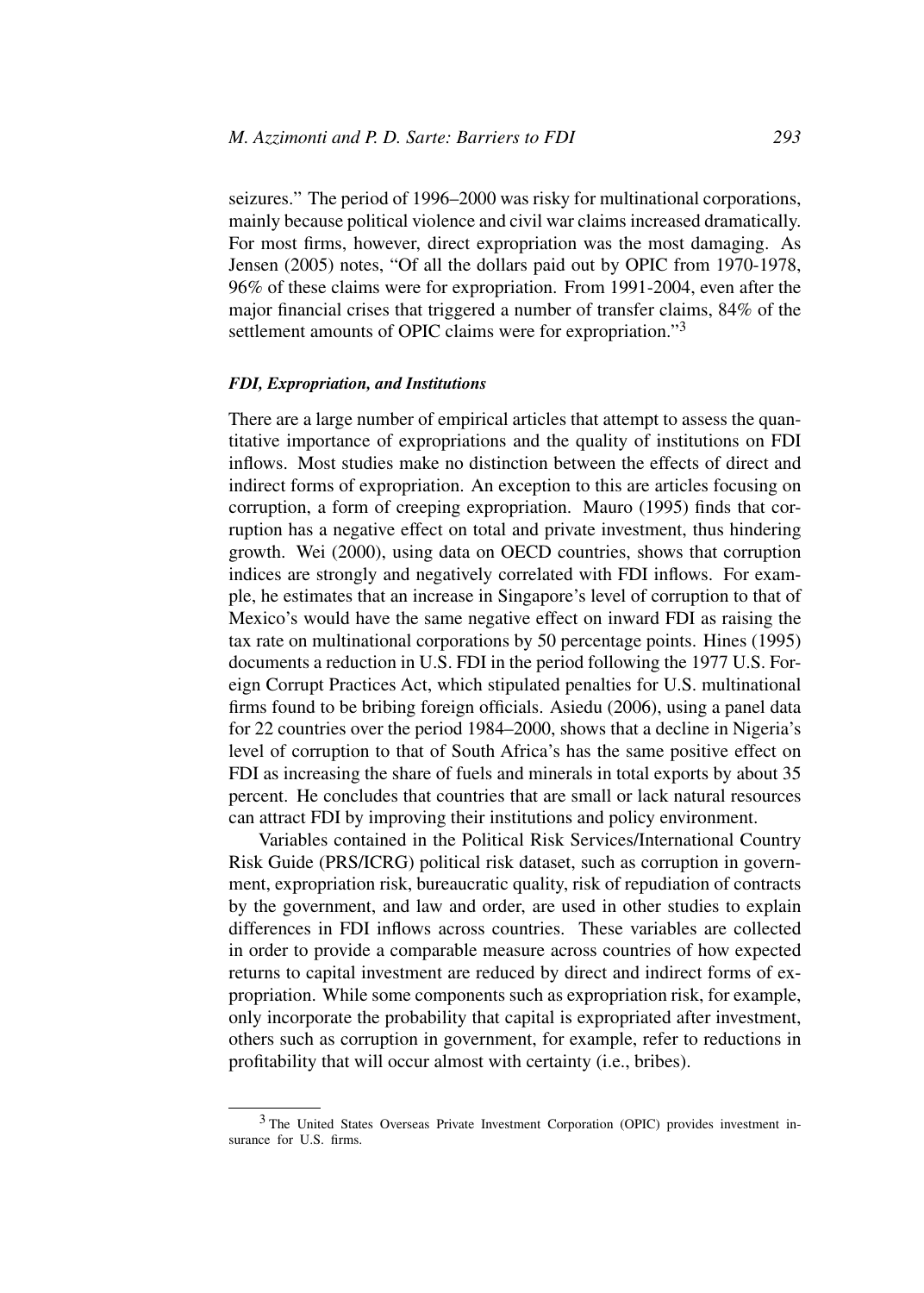Daude and Stein (2001), using a simple average of the variables in the PRS/ICRG dataset mentioned previously (for the year 1995), find that a one standard deviation improvement in the quality of institutions increases FDI by a factor of 2.2. When focusing on risk of repudiation of contracts by the government, an improvement of one standard deviation—for example, from the level of Egypt to that of Finland—increases FDI by a factor of 1.4. They also find that variables measuring economic policy predictability are positively correlated with FDI inflows. Busse and Hefeker (forthcoming), using the same dataset for the period 1984–2005, find that the quality of institutions is a relevant factor for determining FDI inflows. The degree of ethnic tensions, law and order, and government stability are all statistically significant factors affecting net FDI inflows.

Hausmann and Fernández-Arias (2000) analyze the effects of institutional variables in the composition of capital inflows using variables compiled by Kaufmann, Kraay, and Zoido-Lobatón (1999). They find that lack of regulatory quality, government effectiveness and shareholder rights are significant factors explaining reductions in the share of inflows represented by FDI. Using the Institutional Investor Index as a measure of country risk, Raff and Srinivasan (1998) find that in the manufacturing sector there is a -0.55 correlation between country risk and inward FDI. Li and Resnick (2003) find that both property rights protection and democracy-related property rights protection encourage FDI inflows.

In summary, there is concrete evidence from the empirical literature that (1) poor quality of institutions, (2) alternative forms of expropriation, and (3) lack of commitment of policy all have negative effects on FDI inflows. In the next section, we will describe how the theoretical literature attempts to explain these correlations.

## **3. LESSONS FROM THE THEORETICAL LITERATURE**

Most of the theoretical literature assumes that local governments'incentives to expropriate depend on the difference between the benefits of obtaining income from foreign capital (or the ownership of capital) and the opportunity costs of expropriation. Affiliate operation is frequently less successful when managed by the host government rather than by the MNC. This applies specifically to projects in which the hosts import not only physical capital but also foreign entrepreneurship, either in the form of managerial skills or technological know-how.

Under these assumptions, Eaton and Gersovitz (1984) present one of the most influential articles on expropriation theory. They analyze a static economy where competitive investors decide on the amount of foreign investment to be placed in a small open economy. The host country decides whether to expropriate the whole stock of physical capital in order to maximize national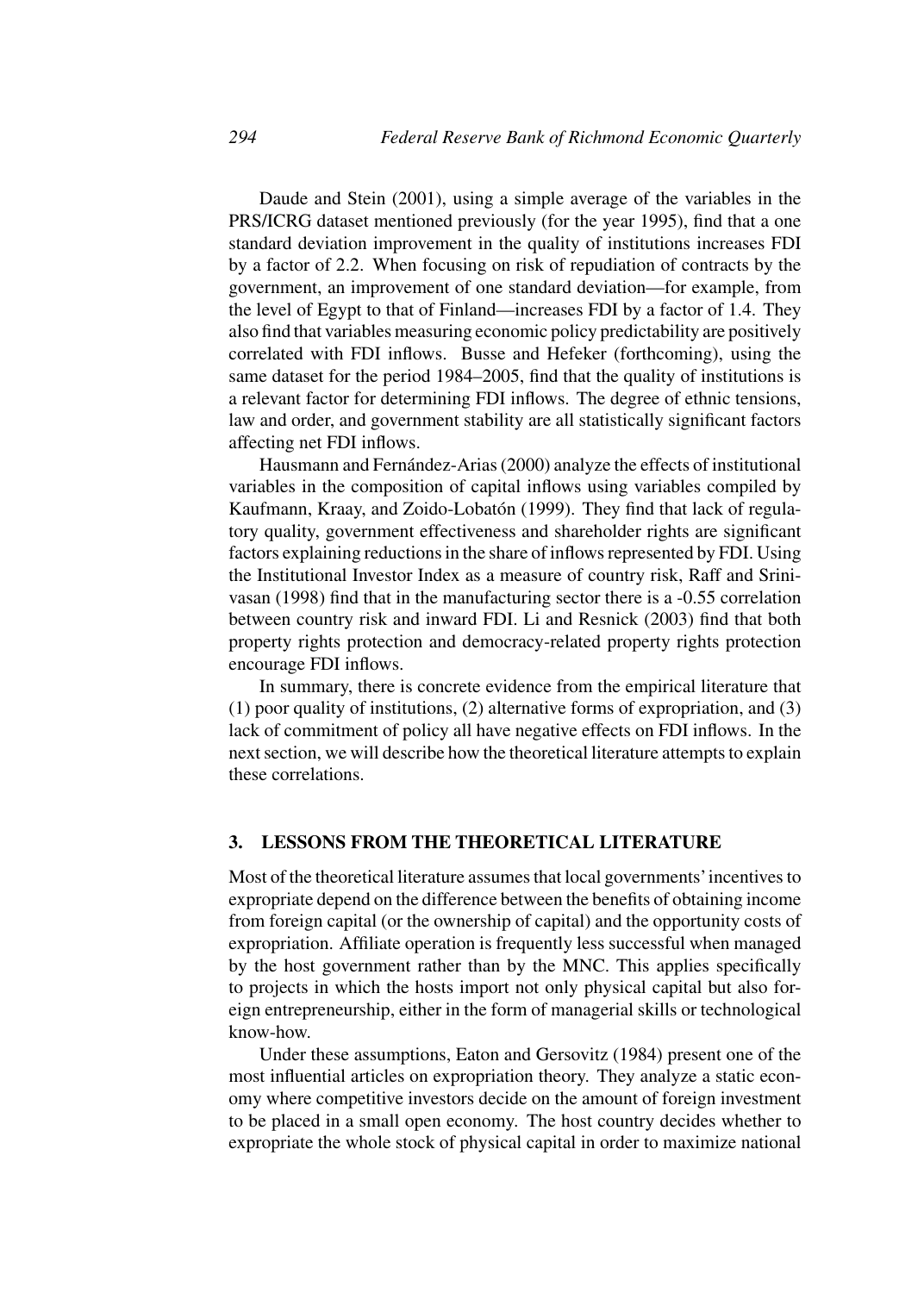income. The cost of such policy is given by the loss in productivity suffered because managerial services are no longer available after expropriation occurs. Foreseeing that their capital might be expropriated ex post, foreign investors will never increase their investment to the level where expropriation becomes optimal. As a result, even though no expropriation occurs in equilibrium, the international allocation of capital is distorted, and FDI remains inefficiently low. Consequently, the ability of the government to expropriate when it lacks the commitment to make binding promises on policy may actually reduce the government's welfare. Empirically, this explains why domestic factor prices may not reflect social returns when the supply of investment is affected by the threat of expropriation. This also supports the finding that commodity trade fails to equate the returns to capital across countries.

Thomas and Worrall (1994) extend this idea to an infinite-horizon economy and characterize the set of self-enforcing agreements between the host government and an MNC (i.e., in a bilateral monopoly environment). The contract specifies the level of investment the MNC should make each period and the amount of output that must be transferred to the host country. The key is that the host government may have a short-term gain by reneging on the contract and expropriating output or capital at any point. In this case, the MNC retaliates by not investing in the future which entails a long-run cost because the domestic economy returns to "autarky." The sustainable contract prescribes that investments should be inefficiently low in the initial periods with no transfers to the host country. Investment rises afterward to a stationary level, in which the host country starts receiving transfers. Investment is pro-cyclical, and transfers are positively serially correlated. Because the temptation to expropriate is larger when output is high, the optimal contract offers more transfers in the future. The back-loading result can be interpreted as a tax holiday, in which the host country exempts investors from tax obligations. It provides some direct transfers and allows for duty-free imports.

Thomas and Worrall's article is closely related to Doyle and van Wijnbergen (1994) who find tax holidays as the outcome of a bargaining game between a foreign investor and a small country, but in which the host country can commit to tax rates for one period. Schnitzer (1999) obtains a similar result by assuming that the foreign investor can switch to production facilities in other countries, rather than assuming commitment to taxes. In contrast to the previous articles, the self-enforcing contract may exhibit overinvestment.

While the previous studies were mostly concerned with explaining the level of expropriation, Aguiar, Amador, and Gopinath (2006) focus on its cyclical properties. The role of the government is to insure the wages of domestic workers, who do not have access to financial markets and are subject to output risk. The government can obtain resources from taxing the MNC's profits (which the authors interpret as an indirect form of expropriation) and redistributing them as lump sum transfers to workers. They show that the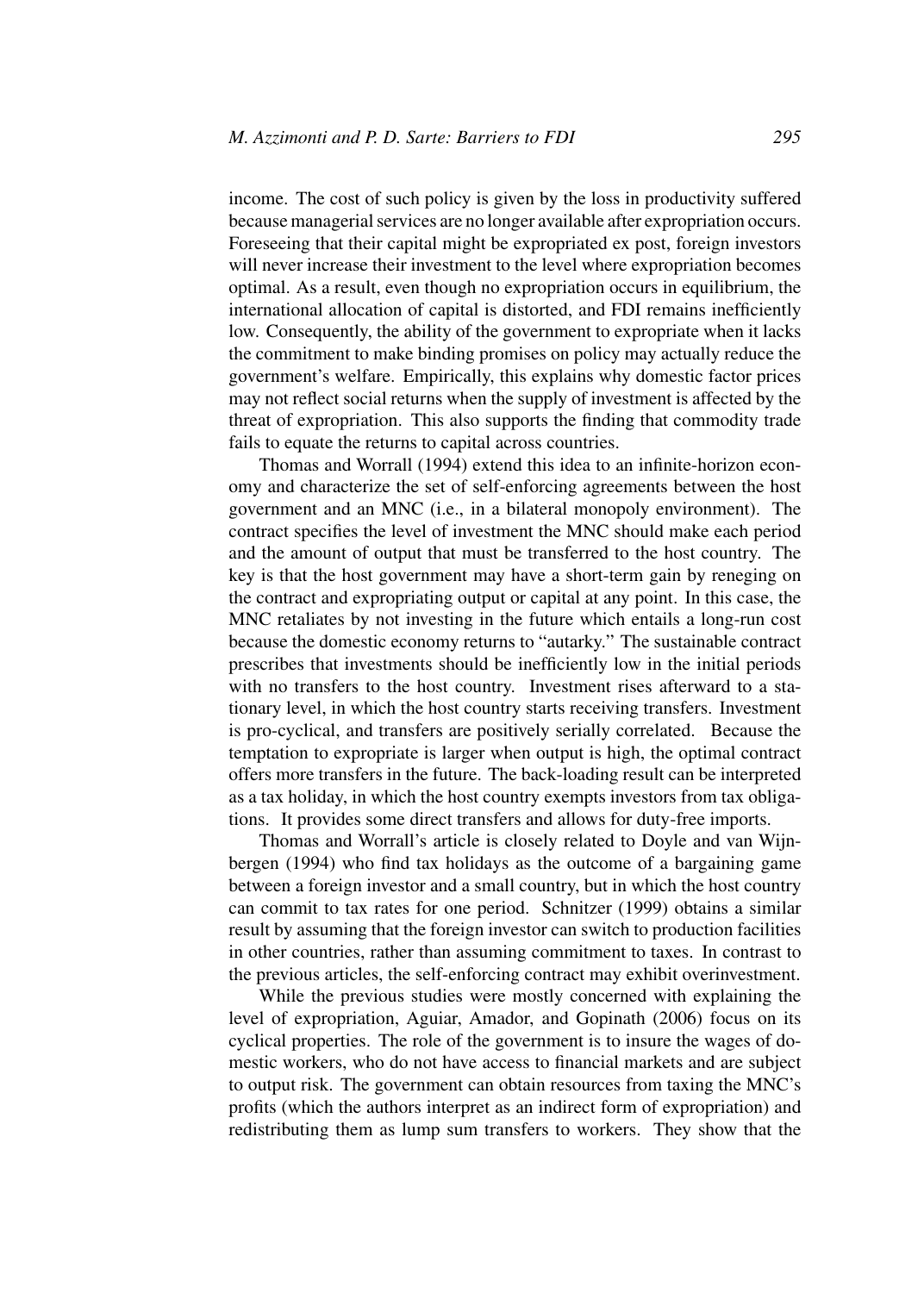combination of lack of commitment and incomplete markets results in policy that generates amplification and prolongation of shocks to output. The government's credibility not to expropriate is scarcest when the economy is in a recession, which depresses investment and prolongs downturns. If the government had the ability to commit to a policy sequence, it would use countercyclical and undistortionary taxes. When it lacks commitment, it distorts foreign investment in bad times and cannot achieve full insurance.

The articles mentioned previously have a common characteristic: governments are benevolent. Policymakers want to maximize welfare (or national output), but they cannot achieve the first best because they are tempted to expropriate too much ex post. The lack of commitment to policy is the main friction in these studies. One aspect that they do not address is that such policies cause redistribution within agents in the host country. Interaction between powerful groups that compete to gain control and appropriate national resources can lead to another source of inefficiencies that distort investment decisions. The political economy game in which a "tragedy of commons" arises, resulting in suboptimal investment levels, is studied in a series of articles by Tornell and co-authors. Tornell and Velasco (1992) explain why, even though poor countries have a higher marginal productivity of capital, they are subject to capital flights toward richer countries. Their main idea is that in countries with weak institutions and poor protection of property rights, some groups can appropriate the returns of other groups by controlling fiscal policy. By investing some of their assets in foreign markets, domestic agents can ensure private access and avoid "overappropriation" (i.e., indirect expropriation) from other groups. Tornell and Lane (1999) use a similar environment to explain how this dynamic interaction between groups leads to a slowdown in economic growth. They show that dilution in the concentration of power ameliorates this problem, a result in contrast to the traditional wisdom in models with a common pool problem. The explanation is based on the fact that groups do not cooperate. So as the number of groups increases, each group must reduce its appropriation rate to make sure its rate of return is no lower than that of its outside option (i.e., investing in the more inefficient informal sector). These articles are closer to ours, due to their emphasis on political factors such as disagreement over redistributive policy across the population of the host country.

Our article is also closely related to Amador (2003), who finds that government borrowing is inefficiently high if there is some probability of losing power in the future. It is also related to Azzimonti (2005), who provides microfoundations in a probabilistic voting model for the shortsightedness of parties in an environment in which the government chooses public investment and the provision of a consumable public good. The underlying force driving the inefficiency of policy is common to all three articles; the difference being that in Azzimonti's environment, investment is chosen by the party in power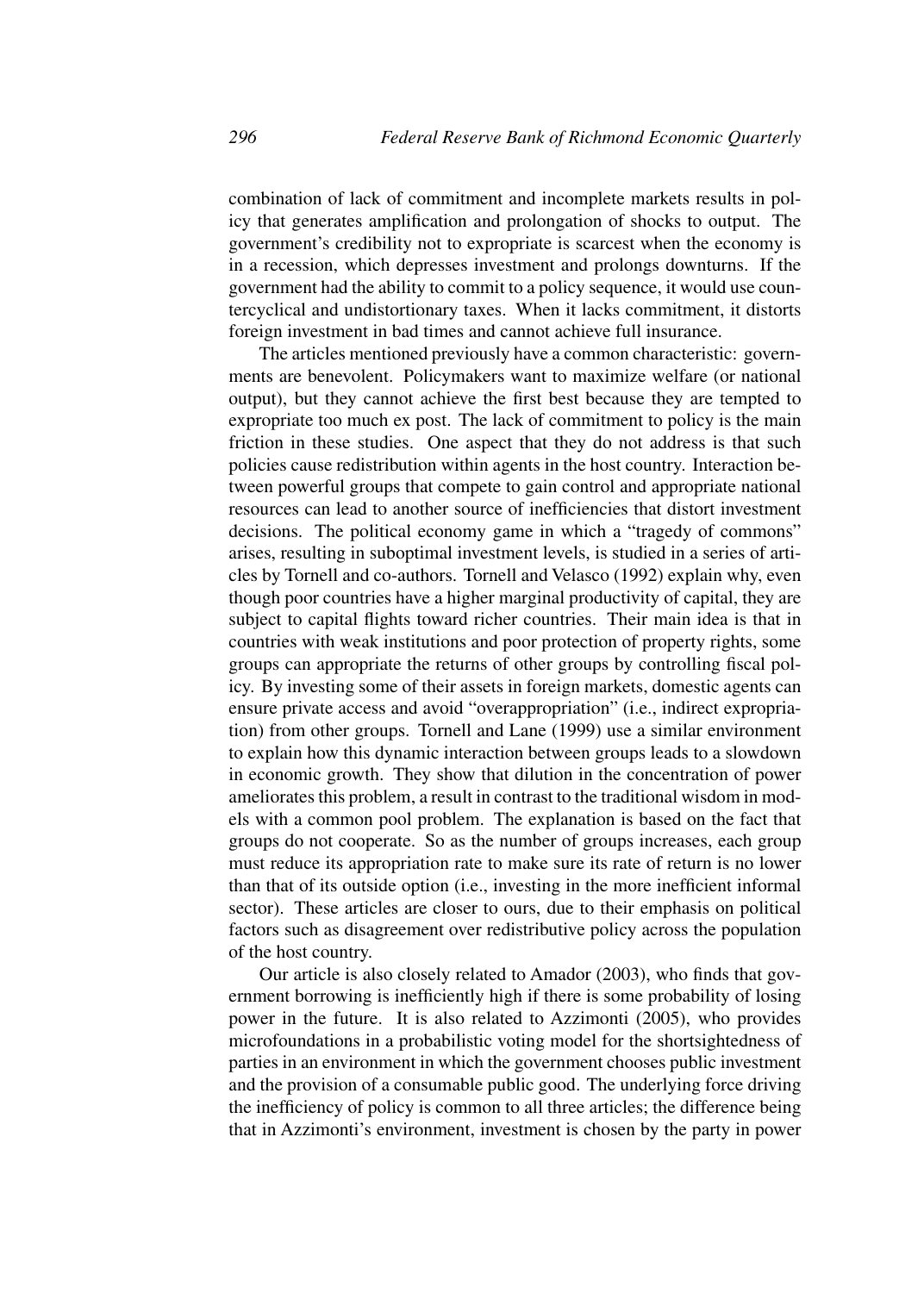and taxes are imposed on the domestic group. In the current article, investment is made by foreign investors who have an outside option and the proceeds of expropriating part of it are distributed to a specific group. The article is also related to a body of literature characterizing equilibria that rules out reputation. See, for example, Azzimonti, Sarte, and Soares (2006); Quadrini (2005); or Klein, Krusell, and Ríos-Rull (2004), which characterize Markov-perfect equilibria (the analogous to our equilibrium concept in an infinite-horizon economy). Finally, it is related to a set of political economy models in which redistributive uncertainty results in inefficiencies (see Lizzeri 1999, Alesina and Tabellini 1990, or Battaglini and Coate forthcoming).

# **4. THE EXPROPRIATION GAME**

In this section, we describe the environment and derive our main results. We proceed by specifying the timing and then solving for the subgame-perfect equilibrium through backward induction.

#### **The Environment**

The economy is populated by a government, domestic agents, and foreign capitalists. Agents live for two periods. They are endowed with both one unit of time each period and *e* units of the only consumption good in the economy. We can interpret *e* as an agent's share of local production (which is not explicitly modeled). Additional output can be produced by identical firms interacting in competitive markets. Shares of these firms are owned by foreign investors who supply capital (denoted by  $K$ ) but not labor. The opportunity cost of installing capital is given by the world interest rate  $r^*$  that could be obtained by investing the funds in riskless bonds in international financial markets. Following Eaton and Gersovitz (1984), we will assume that "managerial services" are the intangible assets that foreign investors bring to the production process: organizational skills, technological knowledge, access to overseas markets, etc. The main difference between managerial skills and physical capital is that the former cannot be expropriated by the government. More importantly, if expropriation occurs, the managerial services of the foreign capitalist are no longer available for production. This implies that any capital expropriated by the government becomes unproductive, because either the domestic worker does not have the necessary skills to run production by himself or because the capital installed by the foreign investor was specific to the manager's skills. Therefore, it cannot be used to produce using the foreign technology.

Production requires two inputs, domestic labor *L* and capital *K* and uses the following technology:

**Assumption 1** *The production function satisfies*  $f(K, L) = AK^{\alpha}L^{1-\alpha}.$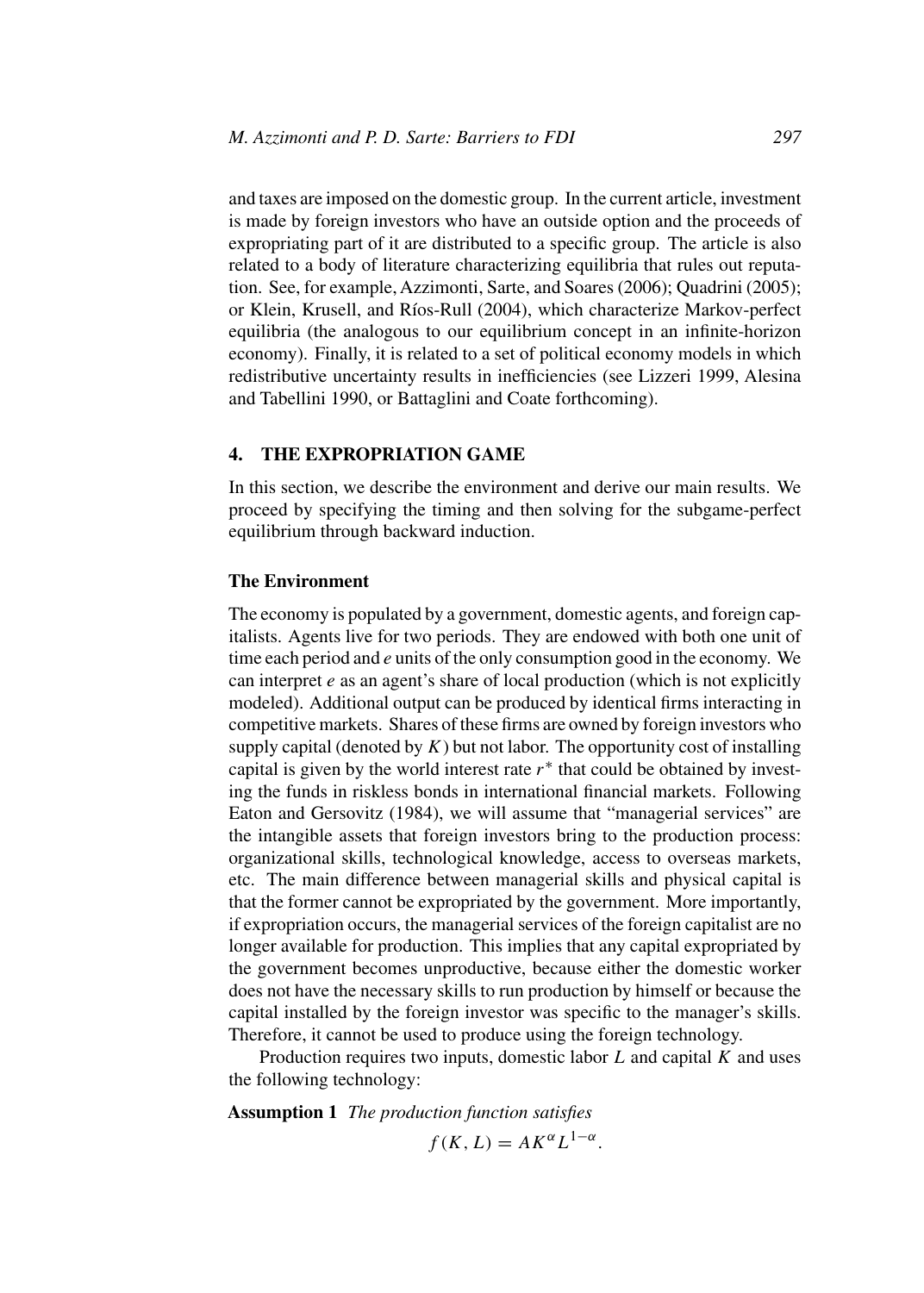Domestic agents (the*workers*) supply labor inelastically at the competitive wage rate *w*, and have no international mobility. Each belongs to one of *n* groups (we can also interpret a group as a collection of individuals residing in one of *n* districts), with total population normalized to one. Agents are identical, so for symmetry we will assume that there is a measure  $\frac{1}{n}$  of agents per group or district. Their preferences over consumption satisfy standard assumptions, as shown below.

**Assumption 2** *Instantaneous utility is logarithmic and additively separable, and agents discount the future at rate*  $\beta \in (0, 1)$ *. Thus,* 

$$
u(c_1, c_2) = \log(c_1) + \beta \log(c_2).
$$

As described in Section 2, expropriation can take two forms: (1) direct expropriation, in which the government takes part or all of the already installed capital, and (2) creeping expropriation, in which transnational corporations are required to pay bribes or licenses that allow them to produce in the host country. Notice that while the former takes place *after* investment decisions have been made, the latter takes place beforehand. This asymmetry will have important implications regarding the effects of electoral uncertainty on expropriation rates.

We will model both forms of expropriation as proportional rates. The government will demand a proportion *τ* out of total investment to be paid by any firm that intends to produce in the country. Notice that we refer to it as a bribe, but in terms of the modeling technique, it is observationally equivalent to an investment tax. The rate at which installed capital is expropriated ex post will be denoted by  $\theta$ . Notice that activities are homogeneous in this model, so the host country expropriates all activities at the same rate.<sup>4</sup>

The resources collected by either form of expropriation are used to provide lump sum transfers that can be targeted toward different groups in the population. We will denote the transfer that group *i* receives, as a function of the expropriation rate, by  $T^i(\theta)$ .

# **Assumption 3** *A group's objective, when in power, is to maximize the utility of its members.*

The government expropriates FDI and distributes the proceeds between agents residing in different districts in the country. Two remarks are relevant at this point.

First, even though the expropriation rate by acting as an investment tax distorts the optimal allocation of capital, it serves as an instrument to transfer resources from foreign investors to local workers. The government, who only

<sup>&</sup>lt;sup>4</sup> We are abstracting from the fact that some sectors are more vulnerable to expropriation than others.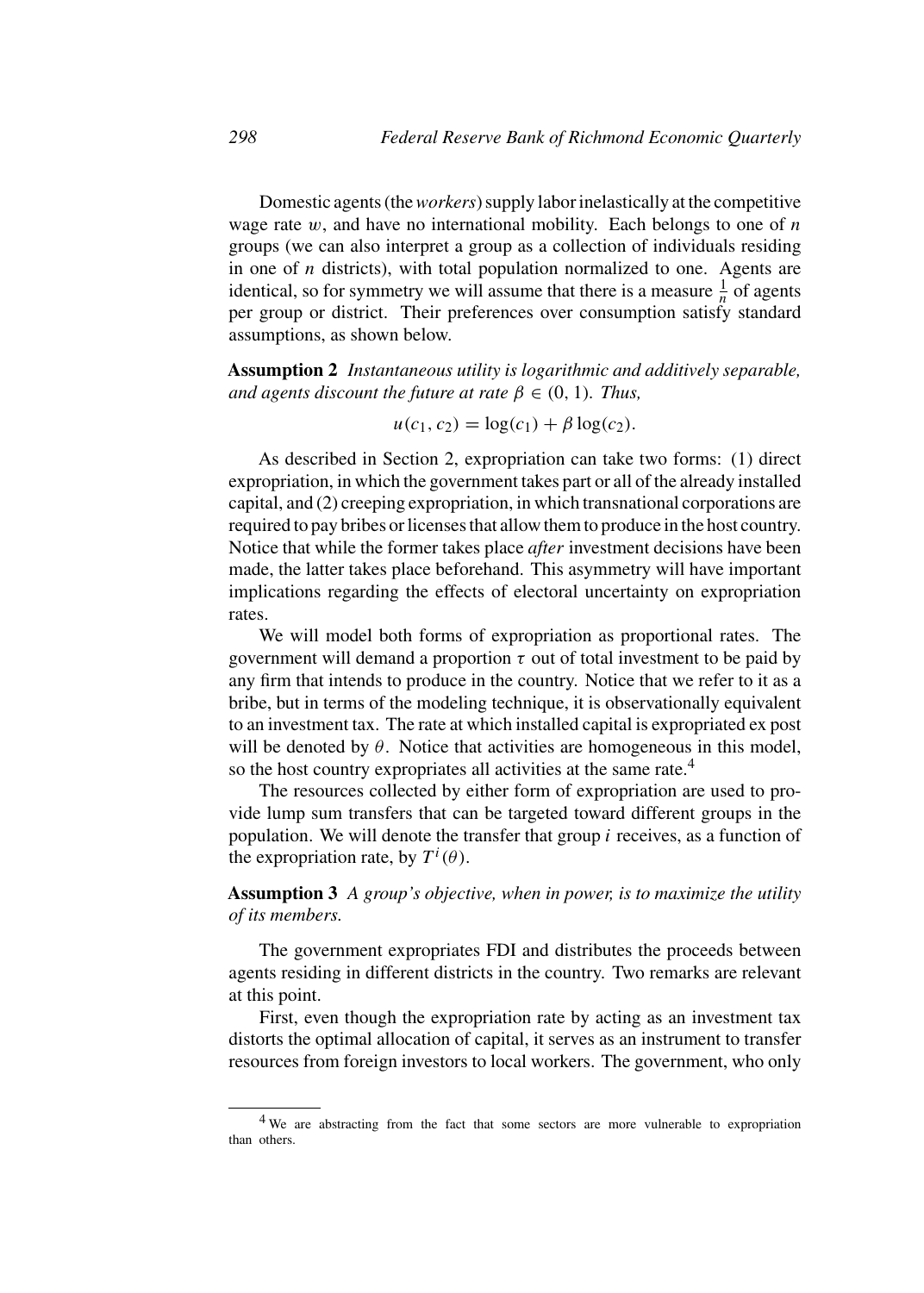cares about the well-being of domestic agents, might be willing to compromise future production (that will be reduced because inflows of *K* decrease) in order to collect part of the dividends that would otherwise go to the hands of foreigners. This tradeoff will determine the optimal level of creeping expropriation chosen over time. Notice that the dynamic nature of the game implies that, in general, it would not be optimal for the government to require bribes at a level where investment in the country drops to zero (that is, a *τ* that drives  $I = 0$ ). Given the assumptions on technology, it would also never be optimal to expropriate capital completely ex post. An important assumption behind this result is the fact that domestic agents cannot produce with the transnational corporation's technology, as described previously.

This environment is a stylized version of an economy where output can be produced with a domestic technology and a (possibly superior) foreign technology. Because we want to focus on the problem of expropriation, rather than on the dynamics of the labor market, we assume that agents are simply endowed with *e* units of the good and supply labor, inelastically, to foreign firms. It would be interesting to analyze, as an extension, the case in which labor decisions are endogenous and domestic firms compete with transnational corporations for domestic labor. Reallocation of workers from one sector to another after expropriation will cause some distortions—and probably benefit some types of workers while hurting others—that are ignored in the following analysis.

Secondly, since transfers can be targeted toward specific districts, it is reasonable to expect each region to lobby in order to obtain them. The disagreement over how the budget should be allocated across districts can be resolved by some form of voting. One way to model this would be by assuming that there are *n* parties, each one representing a district that alternates in power according to a Markov process. Amador (2003) presents a model with symmetric parties that want to maximize the group's consumption and face some probability of being in power at each point in time (election dates are uncertain). Once in power, the elected party chooses policy so as to maximize the utility of its constituency. Azzimonti (2005) provides microfoundations for the probabilities in a model of endogenous voting (but in which elections occur at regular intervals). An alternative approach, presented in Battaglini and Coate (forthcoming), assumes that legislators representing a district bargain in congress over redistribution of the budget. These approaches share the property that redistributive uncertainty—captured by the probability of being the decisionmaker in the following period—plays a key role in the level of distortions imposed by policy because of the shortsightedness it introduces.

The sequence of events can be divided into four stages as described below.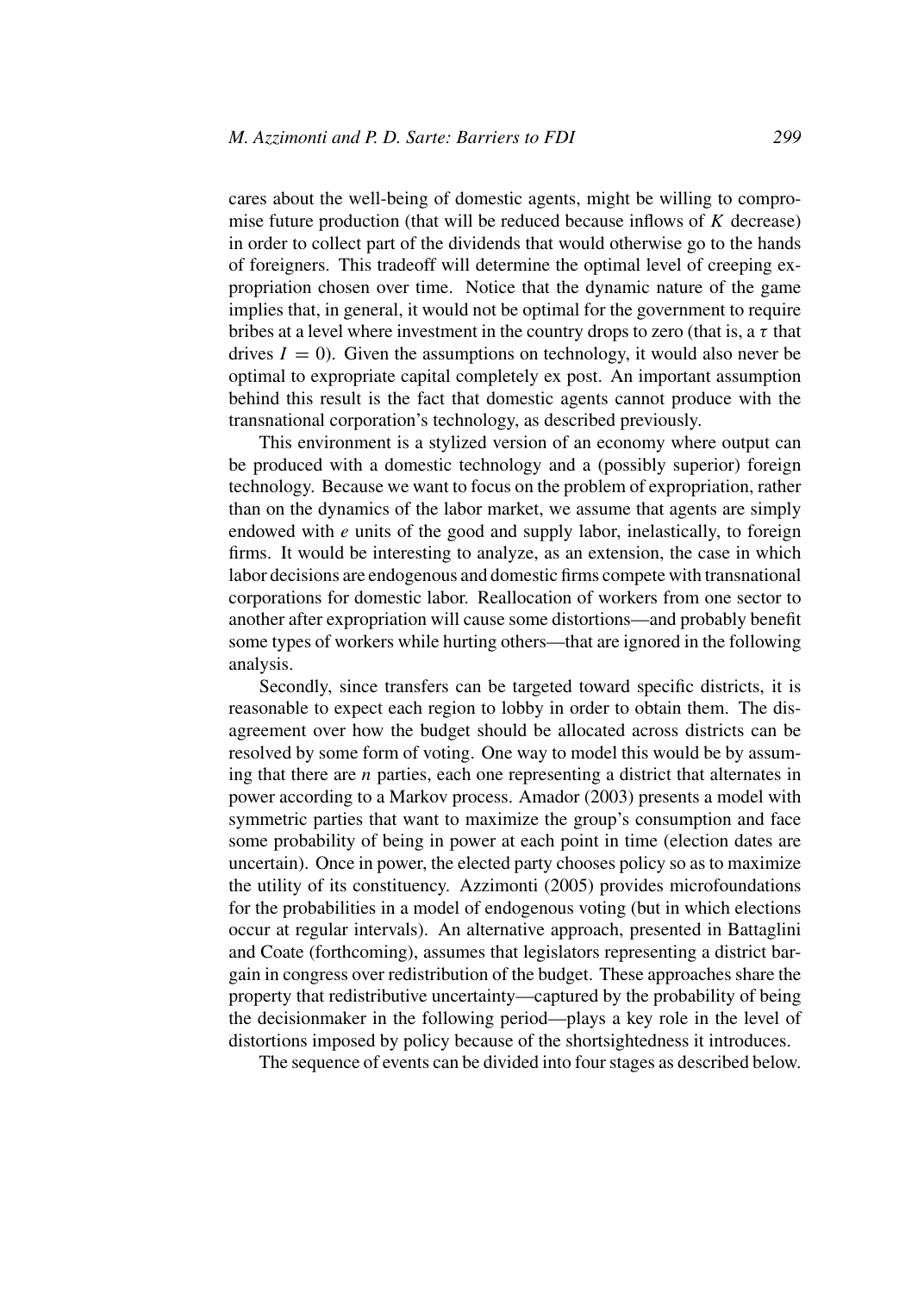# **Timing**

- Period 1:
	- 1. Creeping Expropriation Stage: the group in power decides the level of bribes they will demand from foreign investors, *τ* .
	- 2. Investment Stage: foreign firms decide how much to invest, *I* , in the host country. Bribes are collected, targeted transfers  $T_1^i$  are made, and consumption  $c_1$  takes place.
- Period 2:
	- 1. Expropriation Stage: one of the groups gains control of the government and expropriates a proportion  $\theta$  of already installed capital.
	- 2. Post-Expropriation Stage: the good is produced, wages are paid, targeted transfers  $T_2^i$  are made, and consumption  $c_2$  takes place.

Notice that we are assuming that there is no transnational corporation in Period 1, so consumption at that point will be the sum of the endowment an agent possesses and the transfers it obtains from the government (that collected resources in the form of creeping expropriation). We made this assumption to simplify the exposition, but the model can easily be extended to a case in which the government can also expropriate capital installed in the first period of a firm that invested in the country at some point in the past.

We will solve the problem by backward induction, starting from the last stage in Period 2.

## **The Second Period**

#### *Post-Expropriation Stage*

This subsection describes the optimization problem faced by the manager of a representative firm. Considering a particular specification for technology and preferences, it characterizes a competitive equilibrium given the expropriation rate and transfers for this economy.

At this stage, the government has already expropriated  $\theta K$  out of the total capital stock, hence the firm produces with the remaining amount of capital  $(1-\theta)K \equiv \tilde{K}$ . Firms take prices (the wage rate for local workers *w*) as given, and demand labor in the local market to maximize profits

$$
\max f(\tilde{K}, L) + (1 - \delta)\tilde{K} - wL,
$$

where  $\delta$  denotes the depreciation rate of capital.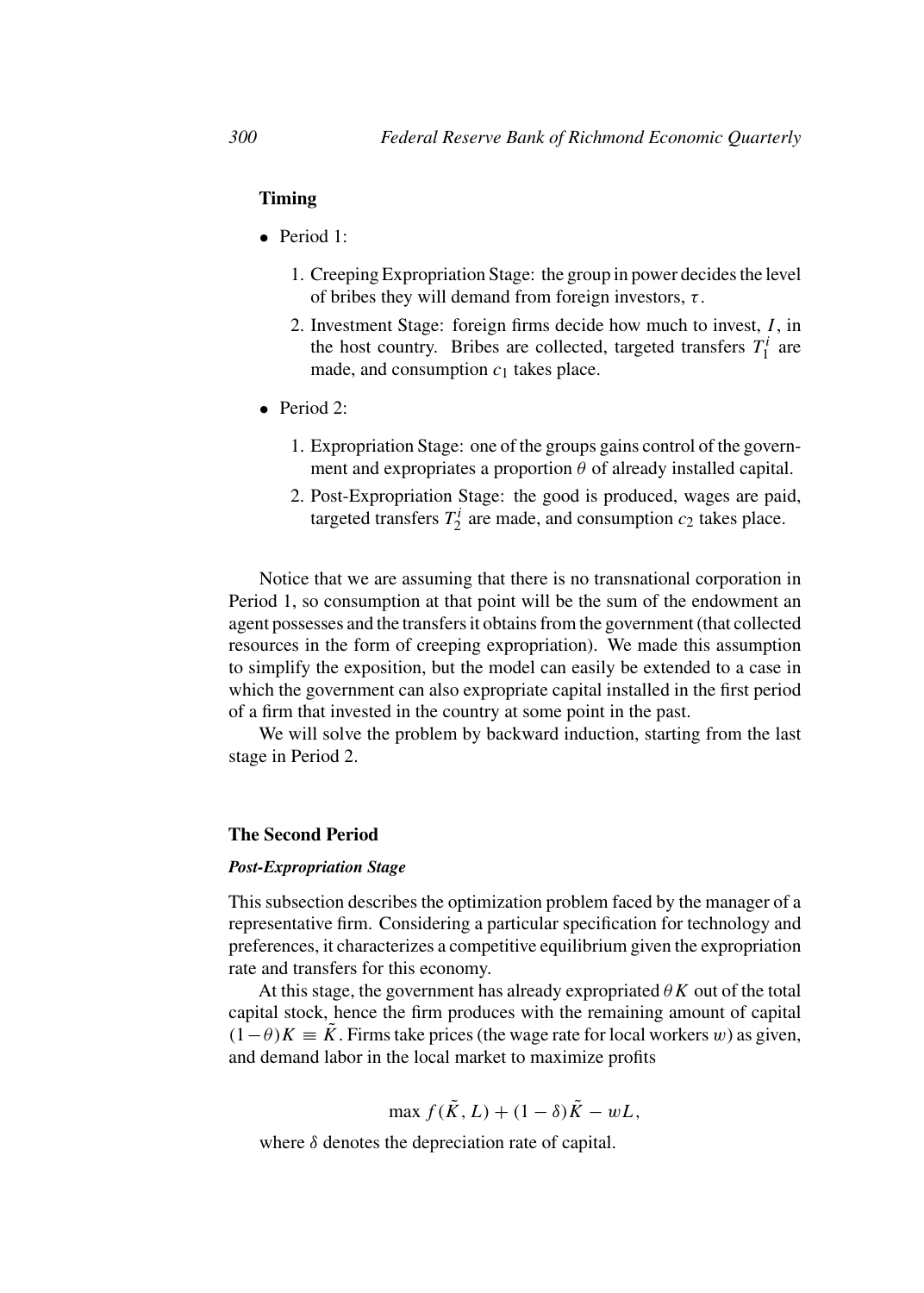The FOC is

$$
f_L(\tilde{K}, L) = w,
$$

so labor is paid its marginal productivity. For our given production function, this is equivalent to

$$
(1 - \alpha) A \tilde{K}^{\alpha} L^{-\alpha} = w.
$$

Notice that since  $\tilde{K} \leq K$ , the wage rate goes down after an expropriation. This occurs because with a lower level of capital installed, workers are less productive (this would hold for any arbitrary function that satisfies  $f_{LK} > 0$ ).

Recall that agents do not have access to capital markets, so their only income is wage income  $wl$ , where  $l = 1$  is the individual labor supply, plus any transfers  $T_2^i$  received from the government. Their budget constraint can be written as

$$
c_2^i = e + w + T_2^i.
$$

**Proposition 1** *A competitive equilibrium given policy*  $\{\theta, \{T_2^i(\theta)\}_{i=1}^n\}$ *, is a set of prices*  $\{w\}$  *and allocations*  $\{L, \{c_2^i\}_{i=1}^n\}$  *such that* 

*1. consumption of agent i satisfies*

$$
c_2^i = e + w + T_2^i(\theta),
$$

- *2. labor supply is*  $L = 1$ ,
- *3. wages are competitive*

$$
w = (1 - \alpha) A H^{\eta} \tilde{K}^{\alpha} L^{-\alpha}, \text{ and}
$$
 (1)

*4. the government's budget constraint holds*

$$
\sum_{i=1}^n \frac{1}{n} T_2^i(\theta) = \theta K.
$$

#### *Expropriation Stage*

This is the stage in which after a group gains power, it chooses the proportion  $\theta$  of total capital to be expropriated.<sup>5</sup> A group's objective is to maximize the utility of its supporters. This implies that, while they do not put any weight on the welfare of other regions or groups, policymakers are "benevolent planners" for their own region.<sup>6</sup>

<sup>5</sup> Because groups are homogeneous, we can focus on the problem of a representative one. <sup>6</sup> In the political economy literature, these policymakers are referred to as *partisan*. An alternative approach, also studied in the literature, assumes that the leaders' sole objective is to maximize their probability of controlling the government because they either obtain some egorents from being in power or they can redistribute resources to themselves (*kleptocrats*).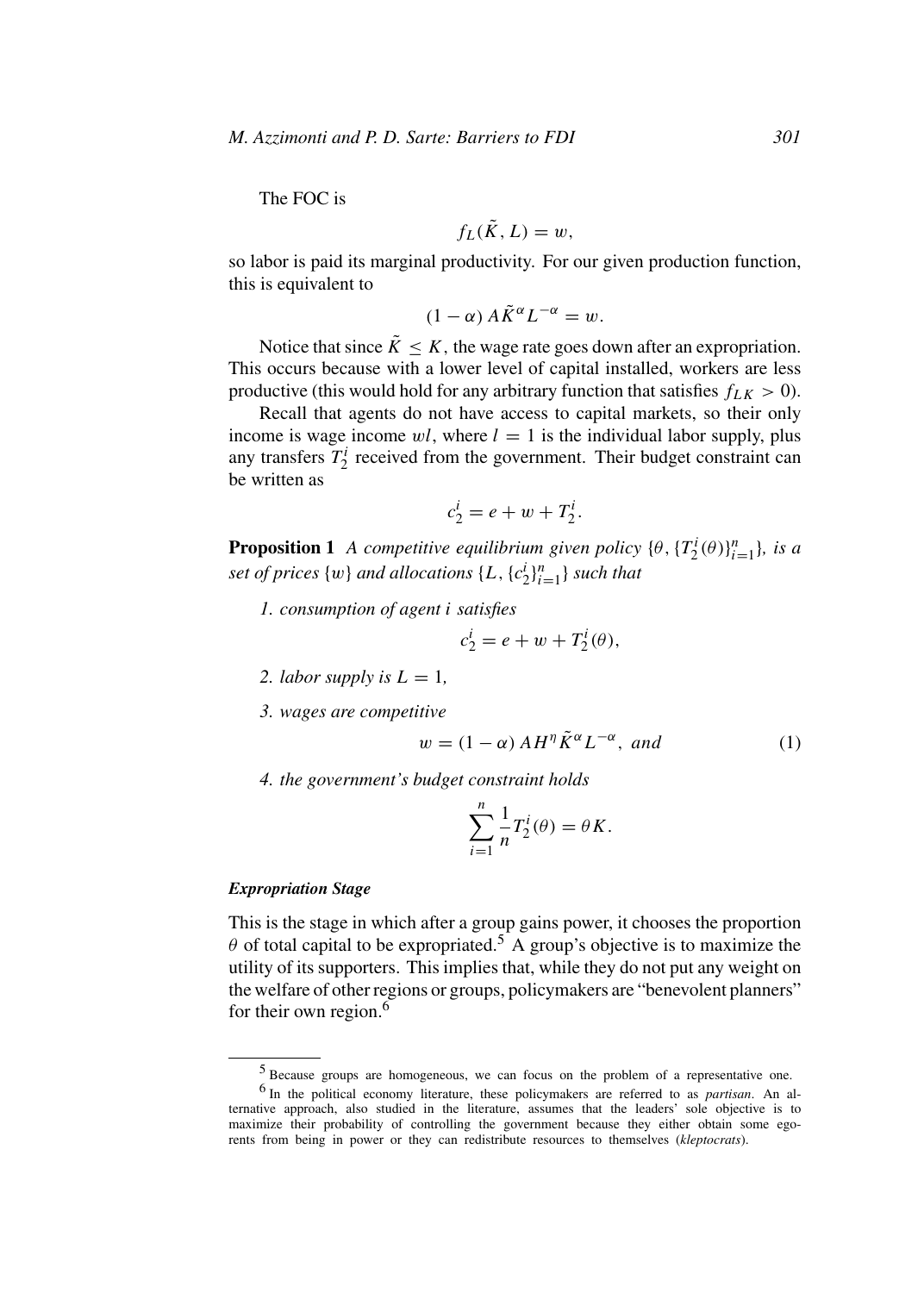It is assumed that there is no commitment technology: once in power, the group will choose what is best for its constituency from that point on, taking the capital stock as given. This implies that promises made before the political uncertainty is resolved are not credible. In particular, groups cannot credibly promise to transfer resources to other regions in the future. As a result, it is in no group's interest to provide transfers to regions different than its own once it is in power. Mathematically, this implies that group *i* will optimally set

$$
T_2^j = 0 \text{ for } j \neq i.
$$

This is the case because (1) groups do not derive utility from the wellbeing of other regions, and (2) because they cannot sign binding contracts with other groups over policy.

The government balances its budget, so the total amount expropriated is divided among the members of the group controlling the government. In other words,

$$
\frac{1}{n}T_2^i = \theta K.
$$

The maximization problem of the group in power at this point (where we have omitted the *i* subscripts for clarity) is

$$
\max_{\theta} u(c_2) \quad \text{s.t.,}
$$
\n
$$
c_2 = e + w + T_2,
$$
\n
$$
T_2 = n\theta K, \text{ and}
$$
\n
$$
\theta \leq 1,
$$

where *w* satisfies equation (1). Replacing the constraints above, we can simplify the objective function to  $u(e+w+n\theta K)$ . This implies that at the second stage the government maximizes utility by maximizing per capita consumption of the group it represents, so the problem becomes simply

$$
\max_{\theta \le 1} \{e + w + n\theta K\}.
$$

The first-order condition is

$$
\frac{\partial w}{\partial \theta} + \frac{\partial T_2}{\partial \theta} \le 0 \qquad (= 0 \text{ if } \theta < 1).
$$

The marginal benefit of increasing the expropriation rate is given by the extra consumption that can be afforded by an increase in the transfer,

$$
MB \equiv \frac{\partial T_2}{\partial \theta} = nK > 0.
$$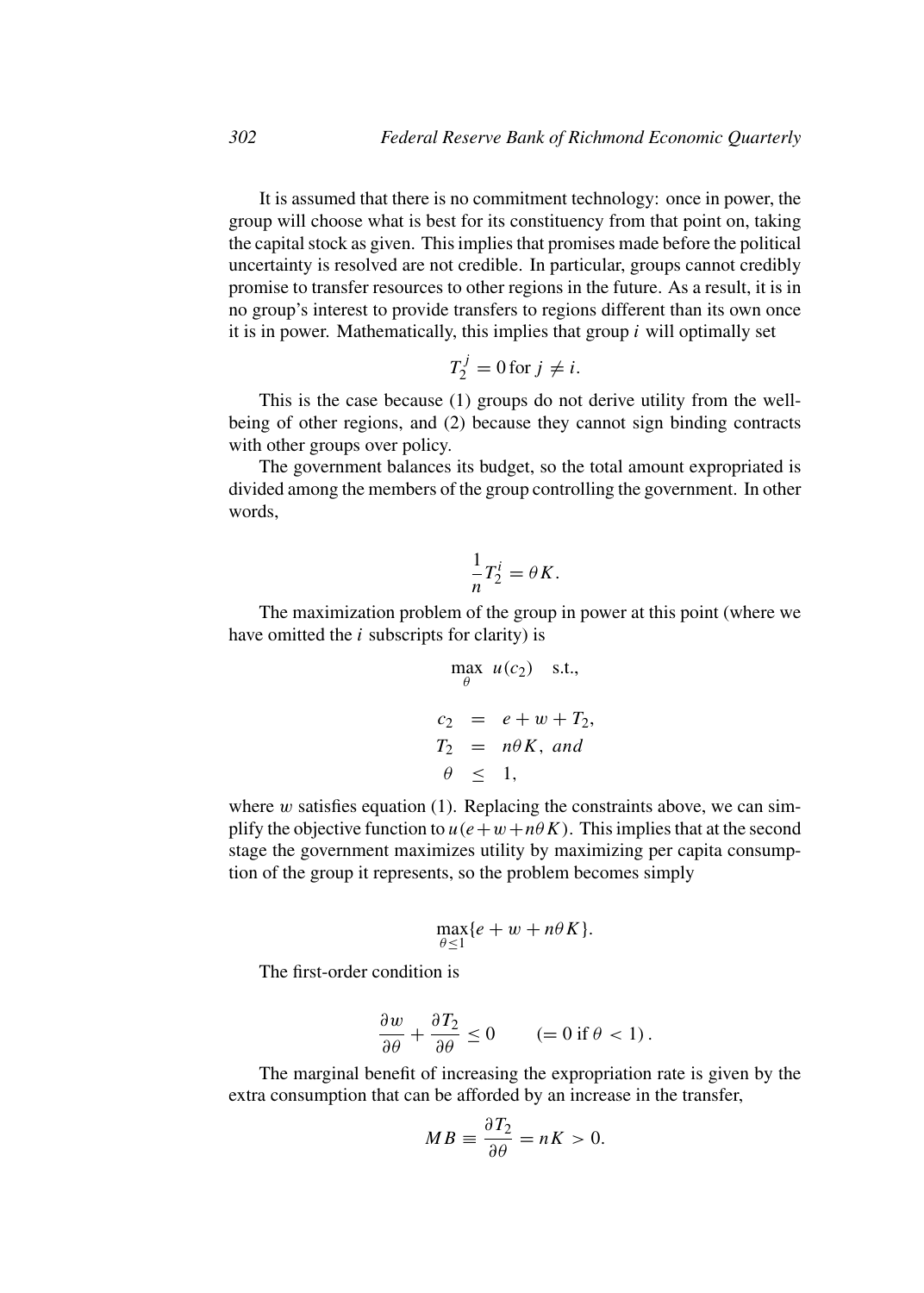

**Figure 1 Marginal Benefits (MB) and Costs of Expropriation (MC)**

Notice that the marginal benefit is independent of the level of *θ*. Graphically, it can be represented by a horizontal line (see Figure 1).

The marginal cost is given by a decrease in the agent's labor income due to a reduction in the domestic wage rate,

$$
MC \equiv -\frac{\partial w}{\partial \theta} = -\frac{\partial w}{\partial \tilde{K}} \frac{\partial \tilde{K}}{\partial \theta}, \text{ and}
$$

$$
= (1 - \alpha) \alpha A (1 - \theta)^{\alpha - 1} K^{\alpha}.
$$

This function is increasing and convex in the rate of expropriation as long as  $\alpha$  < 1, as typically assumed with a Cobb-Douglas production technology. Moreover, because the MC becomes infinitely large as  $\theta \to 1$ , the intersection between the two curves will occur at an interior point (again, refer to Figure 1).

The optimal level of expropriation is found by equating the marginal costs and benefits of increasing *θ*.

$$
(1 - \alpha) \alpha A (1 - \theta)^{\alpha - 1} K^{\alpha} = nK.
$$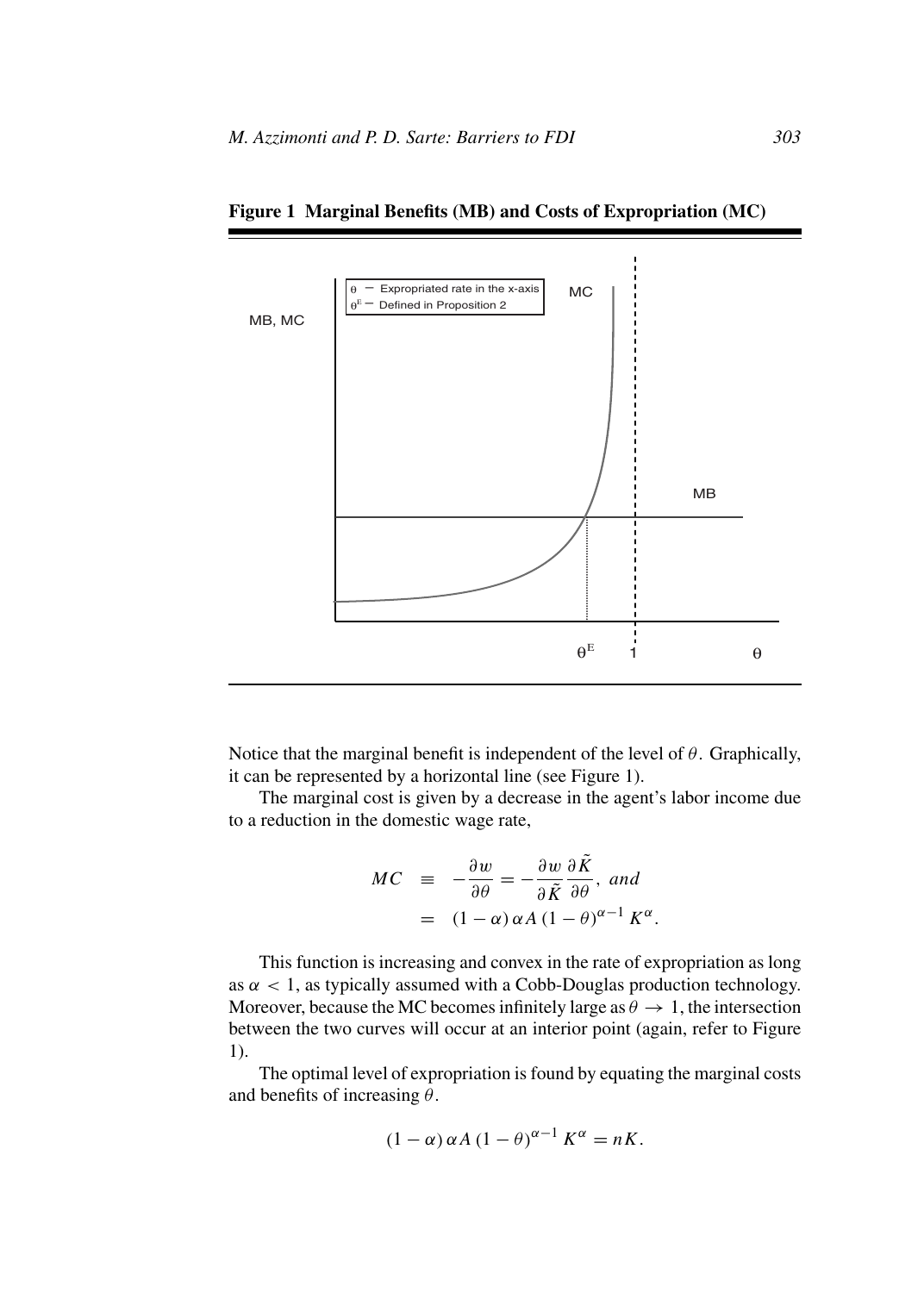*.*

**Proposition 2** *The optimal expropriation rate is given by*

$$
\theta^E = 1 - \frac{1}{K} \left[ \frac{1}{n} (1 - \alpha) \alpha A \right]^{1 - \alpha}
$$

*Thus, it is not optimal for any group in power to fully expropriate foreign investment. That is,*  $\theta^E$  < 1*.* 

Since all other groups are identical, the amount of expropriation in this economy is independent of the identity of the group in power. An interesting extension would be to analyze the case in which sectors were heterogeneous, either in their capital intensity or in the ability of the government to expropriate them. In this case, workers would also be heterogeneous and disagree on the rate of expropriation (and not only on where to target the transfers).

#### **The First Period**

Recall that there are two relevant stages in this period: investment and creeping expropriation stages. We discuss them in the following section.

#### *Investment Stage*

We now move to the decision problem of a foreign firm considering whether the project is worth pursuing in the host country. Expropriation affects this decision on two margins. On the one hand, the cost of investment is increased by the proportion of bribes that will need to be paid to the group in power. On the other hand, the future returns of such investment will be reduced by the fact that some proportion of capital will be expropriated in the second period.

Firms discount the future at the rate  $\frac{1}{1+r^*}$ , as  $r^*$  represents their outside option. The maximization problem faced by an investor at this stage is

$$
\max_{I} - I(1 + \tau) + \frac{1}{1 + r^*} \pi(I) \text{ s.t.},
$$
  
\n
$$
\pi(I) = f(\tilde{I}, L) + (1 - \delta)\tilde{I} - wL, \text{ and}
$$
  
\n
$$
\tilde{I} = (1 - \theta)I.
$$

The cost of the investment is incurred today, while the benefits  $\pi(I)$  are received next period, which is why they are discounted. The investor knows that for each unit of investment, he will need to pay a proportion  $\tau$  today in bribes or permits. He also knows that for each unit of capital installed, only a fraction  $(1-\theta)$  will be productive: the rest is expropriated by the host country.

The assumption of atomistic competitive investors implies that the action of one of them does not affect the level of expropriation. In other words, each takes  $\theta$  and  $\tau$  as given (for the case where the transnational corporation has monopoly, and hence bargaining power, see Doyle and van Wijnbergen 1984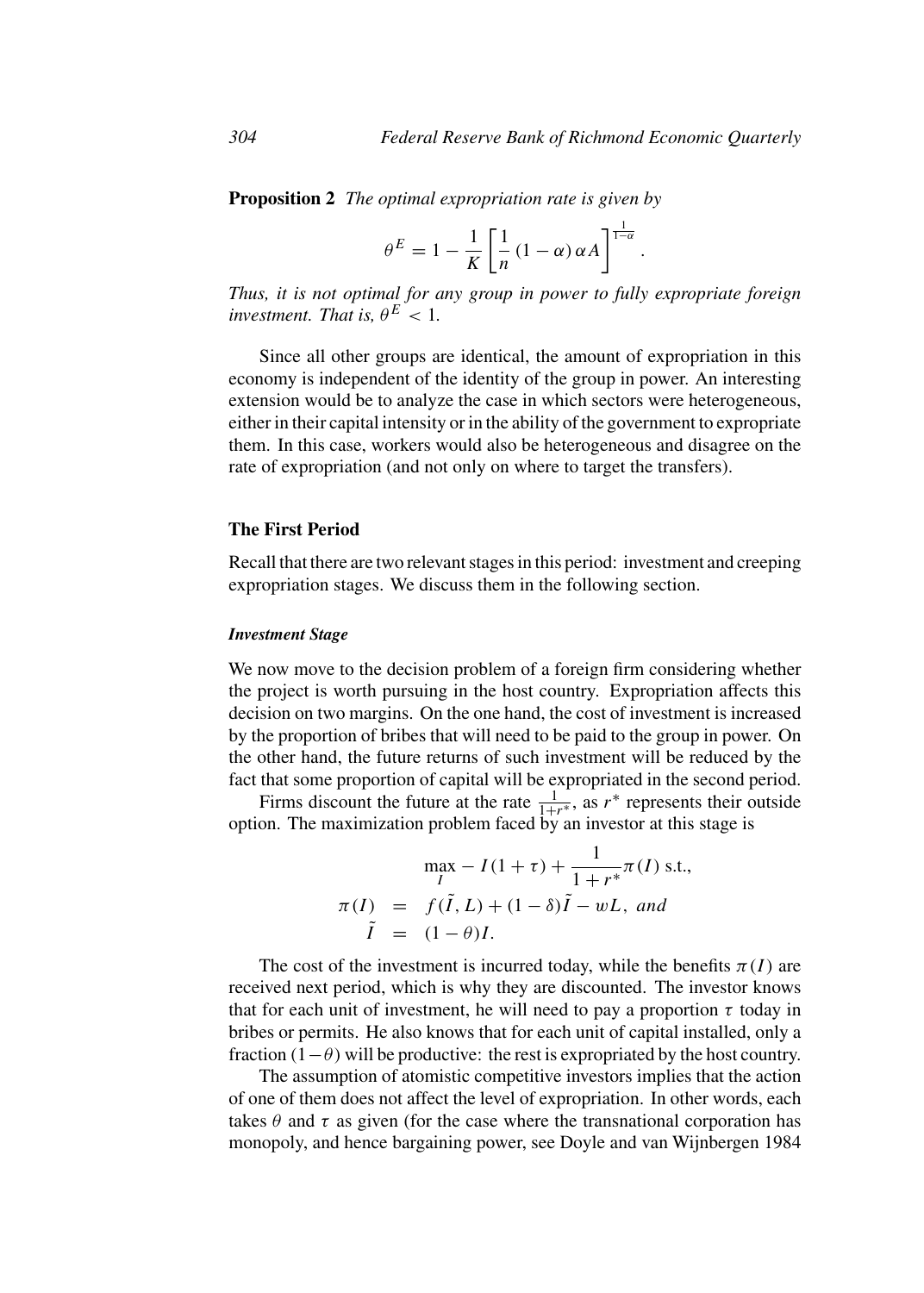or Thomas and Worrall 1994). The first-order condition for an investor is

$$
\underbrace{-(1+\tau)}_{MC} + \underbrace{\frac{1}{1+r^*} \frac{\partial \pi(I)}{\partial I}}_{MB} = 0.
$$

Therefore, the transnational corporation equates the marginal cost of investment to the discounted value of the marginal benefit received from its investment opportunity. A marginal increase in installed capital causes an increase in benefits of

$$
\frac{\partial \pi(I)}{\partial I} = (1 - \theta) \left[ f_I(\tilde{I}, L) + (1 - \delta) \right].
$$

The right-hand side is the marginal increase in production, plus the marginal increase in undepreciated capital, all multiplied by the proportion  $(1 - \theta)$  that can be utilized. We can interpret  $\theta \left[ f_I(\tilde{I}, L) + (1 - \delta) \right]$  as the opportunity cost of expropriation: it represents the amount of potential benefits that the foreign investor could have obtained if it was not expropriated.

Notice that this value introduces a wedge-distorting investment decision: it produces inefficiencies. This can be seen more clearly from the following equation in which we have replaced the marginal benefit and rearranged the optimality condition:

$$
f_I(\tilde{I}, L) + (1 - \delta) = (1 + r^*) (1 + \tau) \frac{1}{(1 - \theta)}.
$$

Under our functional forms and noting that in equilibrium  $I = K$ , the optimality condition becomes

$$
\alpha ((1 - \theta)K)^{\alpha - 1} A + (1 - \delta) = \frac{(1 + r^*)(1 + \tau)}{(1 - \theta)}.
$$

**Lemma 1** *The optimal level of investment under expropriation is*

$$
K^{E} = \left(\frac{\alpha A (1-\theta)^{\alpha}}{(1+r^*)(1+\tau) - (1-\delta)(1-\theta)}\right)^{\frac{1}{1-\alpha}}
$$

*.*

If there was no expropriation, a foreign firm would invest  $K^{NE}$  (where NE stands for "no expropriation").

$$
K^{NE} = \left(\frac{\alpha A}{\left(1 + r^*\right)\left(1 + \tau\right) - \left(1 - \delta\right)}\right)^{\frac{1}{1 - \alpha}} > K^E.
$$

As expected, expropriation discourages investment in the host country. We can now replace  $\theta$  by  $\theta^E$  to find the value of FDI in equilibrium,

$$
K^E = \frac{\phi(n)}{1+\tau},
$$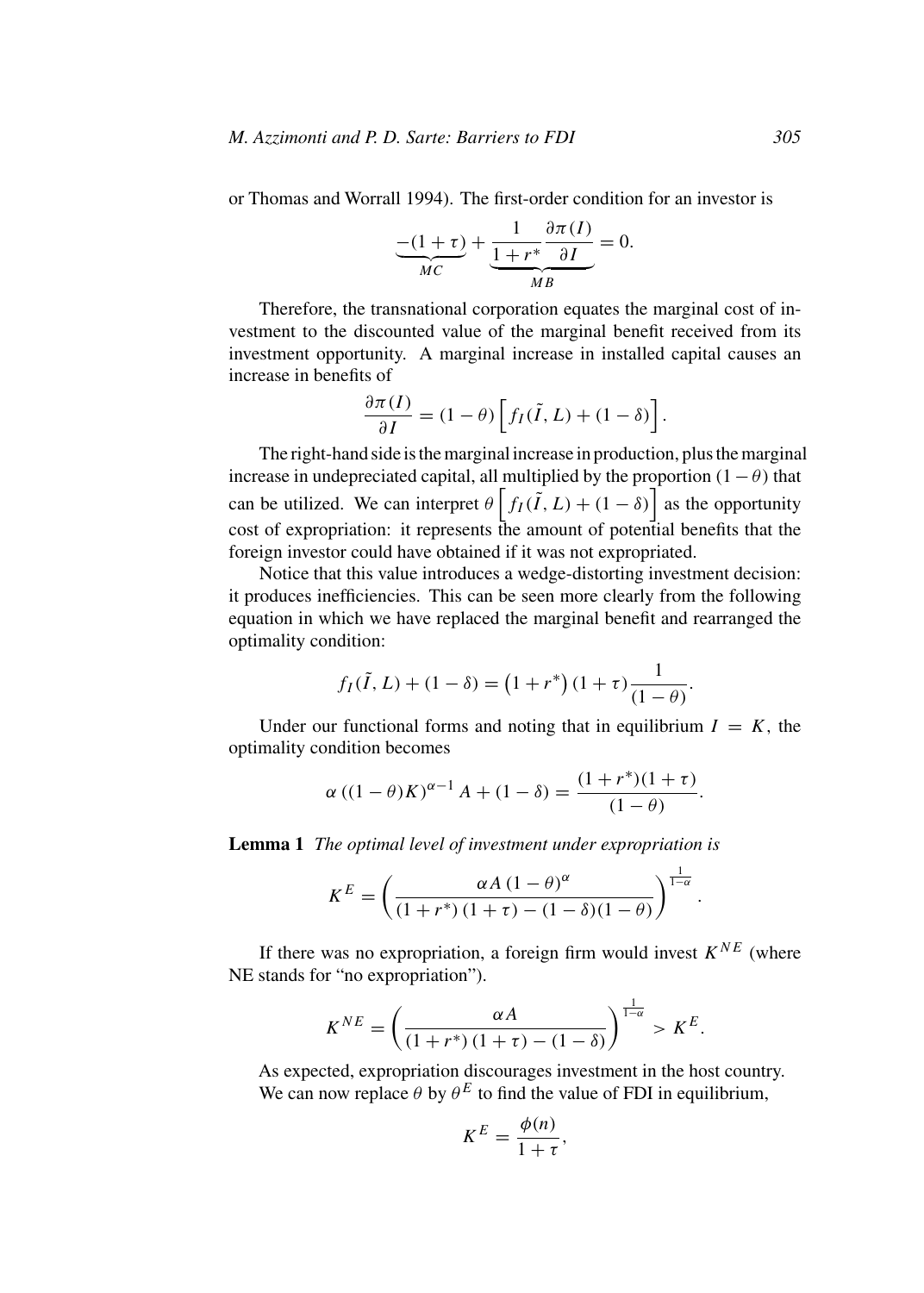where

$$
\phi(n) = \frac{1}{1+r^*} \left( A\alpha \frac{(1-\alpha)}{n} \right)^{\frac{1}{1-\alpha}} \left[ 1-\delta + \frac{n}{1-\alpha} \right].
$$
 (2)

#### *Creeping Expropriation Stage*

At this stage, it is the group in power in Period 1 that decides the level of bribes  $\tau$ , which it will demand from potential investors. There are two main differences between the tradeoffs faced by policymakers at this point, relative to those faced in the second period, when choosing (ex post) direct expropriation. First, because capital has not yet been installed, FDI is more "elastic." Given the outside opportunities faced by investors, this imposes a constraint on the level of bribes, which in principle, should decrease the temptation to extract too many resources from multinational corporations. Because of this, we would expect creeping expropriation to be less harmful than direct expropriation. On the other hand, the group decides on the level of  $\tau$  without knowing whether it will be in power next period. This introduces uncertainty over who will have control of the expropriation technology in the second period. More importantly, it introduces uncertainty on the identity of the group receiving the benefits of such expropriation. With probability  $1 - p$ , another group gains control and distributes resources only toward its own region. This second difference with respect to direct expropriation, given by the existence of *redistributional uncertainty*, induces greater expropriation in the present through bribes by *any* group in power in Period 1. Therefore, it is not clear which type of expropriation is more distortive at the end.

Before solving for the optimal level of  $\tau$ , we need to specify the process by which groups gain control of the government. In this article, we will assume that groups alternate in power according to a stochastic Markov process: the probability of being the decisionmaker next period, given that the group in power today is denoted by *p*. Notice that this reduced-form specification is silent on whether groups gain control via a democratic process in which parties compete for elections, or the turnover follows from revolutions and coups following a nondemocratic (and possibly violent) process.

Consider the problem faced by a representative group in power in Period 1. It needs to choose the creeping expropriation rate  $\tau$  on FDI inflows, taking as given the behavior of the domestic sector and foreign firms, as well as competitive prices and aggregates. In particular, it needs to take into account the effects of the bribes and other forms of creeping expropriation chosen based on the following:

1. The consumption of its constituency when the group is in power, because it is maximizing its utility

$$
c_1 = e + T_1, \text{ and}
$$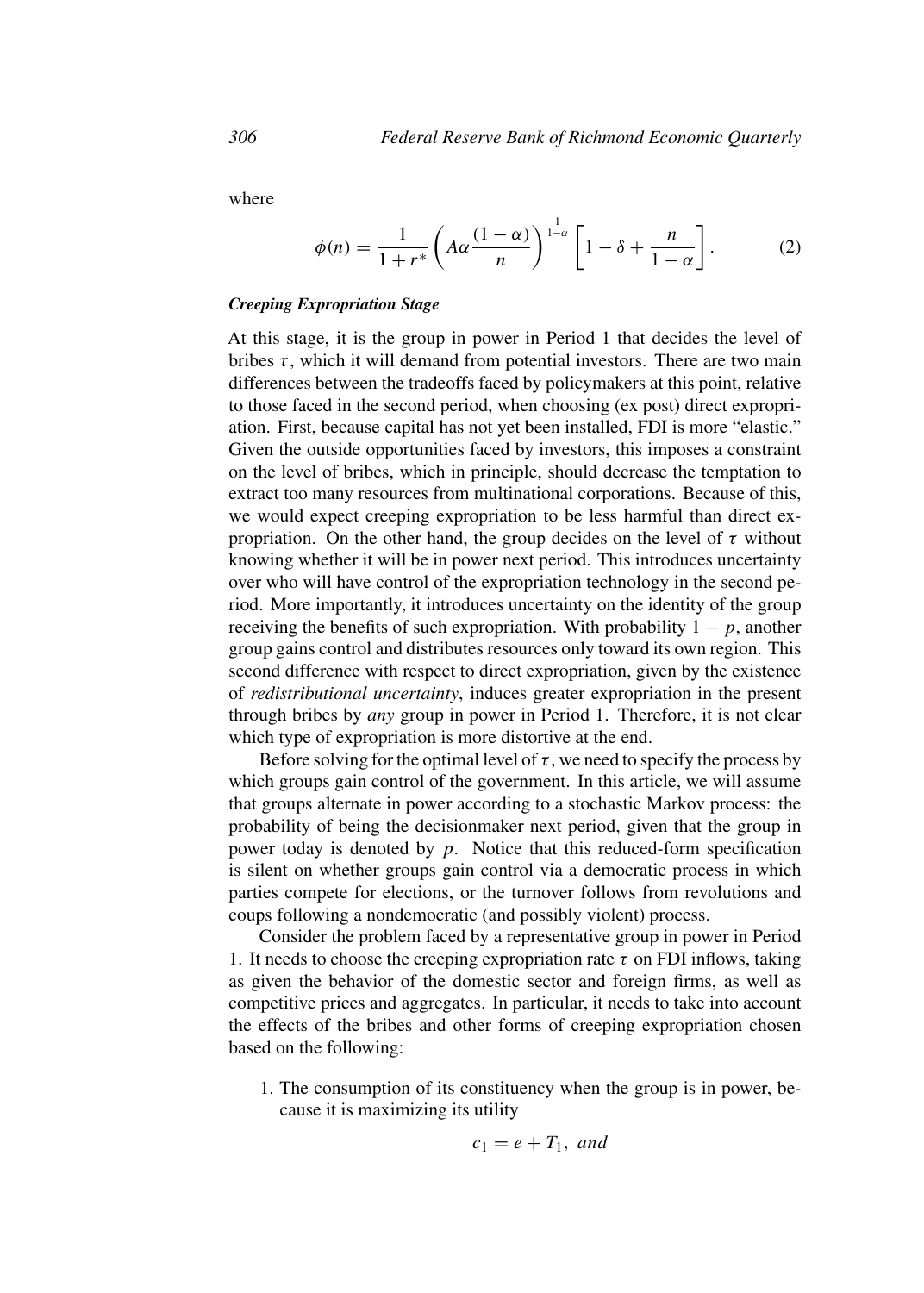$$
c_2=e+w+T_2.
$$

2. The consumption of its constituency when the group is *out* of power, because there is a probability that next period a different group is in power,

$$
\tilde{c}_2=e+w.
$$

3. FDI inflows,  $I = K^E$  (in equilibrium), because foreign investors decide after knowing the level of *τ*

$$
K^E = \frac{\phi(n)}{1+\tau},
$$

where  $\phi(n)$  is defined in equation (2).

4. Transfers to the region it represents, via the government budget constraint

$$
T_1 = \tau n K^E \text{ and}
$$
  

$$
T_2 = \theta^E n K^E.
$$

5. Second period's expropriation rate  $\theta^E$ ,

$$
\theta^E = 1 - \frac{1}{K^E} \left[ \frac{1}{n} (1 - \alpha) \alpha A \right]^{\frac{1}{1 - \alpha}}.
$$

6. Equilibrium prices, because they affect their constituency's consumption

$$
w = (1 - \alpha) A[(1 - \theta^{E})K^{E}]^{\alpha}.
$$

The group solves

$$
\max_{\tau} u(c_1) + \beta \{pu(c_2) + (1 - p)u(\tilde{c}_2)\},\
$$

subject to the conditions listed above.

The first-order condition reads as

$$
u_c(c_1)\frac{dc_1}{d\tau} + \beta \left\{ p u_c(c_2) \frac{dc_2}{d\tau} + (1 - p) u_c(\tilde{c}_2) \frac{d\tilde{c}_2}{d\tau} \right\} = 0.
$$

When the rate of creeping expropriation increases today, there is a direct effect in agents' consumption—captured in the first term of the expression since those favored by the group in control receive an increase in the transfer of

$$
\frac{dT_1}{d\tau} = \frac{nK^E}{1+\tau}.
$$

Firms react to a larger *τ* by cutting FDI,

$$
\frac{dI}{d\tau} = -\frac{K^E}{1+\tau}.
$$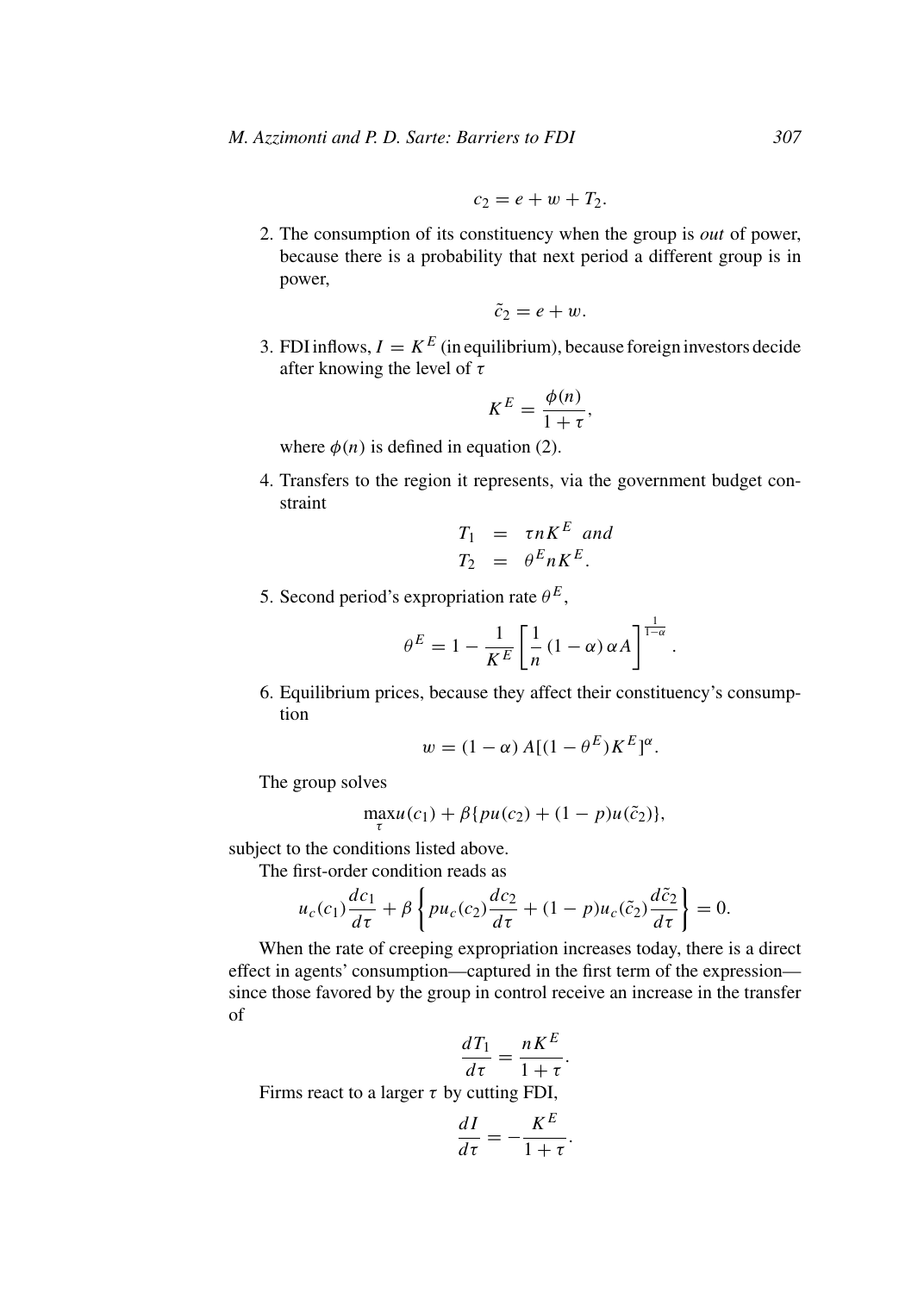This reduces the amount of capital available for production next period (recall that  $\frac{dI}{d\tau} = \frac{dK^E}{d\tau}$ , which modifies tomorrow's consumption because the next policymaker will face a lower tax base, and thus be forced to reduce the level of transfers  $T_2$ . Moreover, from condition 5 this triggers a reduction in direct expropriation ( $\theta^E$ ) as well. The total effect in transfers is given by

$$
\frac{dT_2}{d\tau} = n \left[ K^E \frac{d\theta^E}{d\tau} + \theta^E \frac{K^E}{d\tau} \right] \text{ and}
$$

$$
= -\frac{nK^E}{1+\tau}.
$$

Notice that since  $(1 - \theta^E) K^E$  is independent of  $\tau$  (see condition 5 above), then from condition 6 so is *w*. Because second period wages are unaffected by creeping expropriation, the level of consumption when a group is out of power is independent of *τ*. In other words,  $\frac{d\tilde{c}_2}{dt} = 0$ , so the last term in the first-order condition cancels out. The fact that  $\overline{c}_2$  is independent of the level of bribes is a result of the particular assumption on preferences, because under logarithmic utility income and substitution effects cancel out. This results in optimal direct expropriation rates being inversely proportional to the stock of capital, so  $(1 - \theta)K$  is constant and independent of  $\tau$ . Replacing *u* by a logarithmic utility, we obtain the following lemma:

**Lemma 2** *Under assumption 2, redistributional uncertainty introduces a wedge in the efficient growth rate of consumption since, in the political equilibrium*

$$
c_2 = \beta pc_1.
$$

Absent the redistributional uncertainty (i.e., where groups act in a coordinated fashion) the government would choose policy so that  $c_2 = \beta c_1$ . Because  $p < 1$ , the equation above shows that the ratio of consumption between the two periods is suboptimally low. In other words, the political uncertainty makes policymakers *too impatient*.

**Proposition 3** *Under assumptions 1 and 2, the optimal rate of creeping expropriation is given by*

$$
\tau = \frac{\gamma(n) - e\beta p}{(1 + \beta p)n\phi(n) - \gamma(n) + e\beta p},
$$

*where*

$$
\gamma(n) = n\phi(n) \left[ 1 + \frac{(1+r^*)(1-\alpha)}{\alpha \left[ 1 - \delta + \frac{n}{1-\alpha} \right]} \right] + e.
$$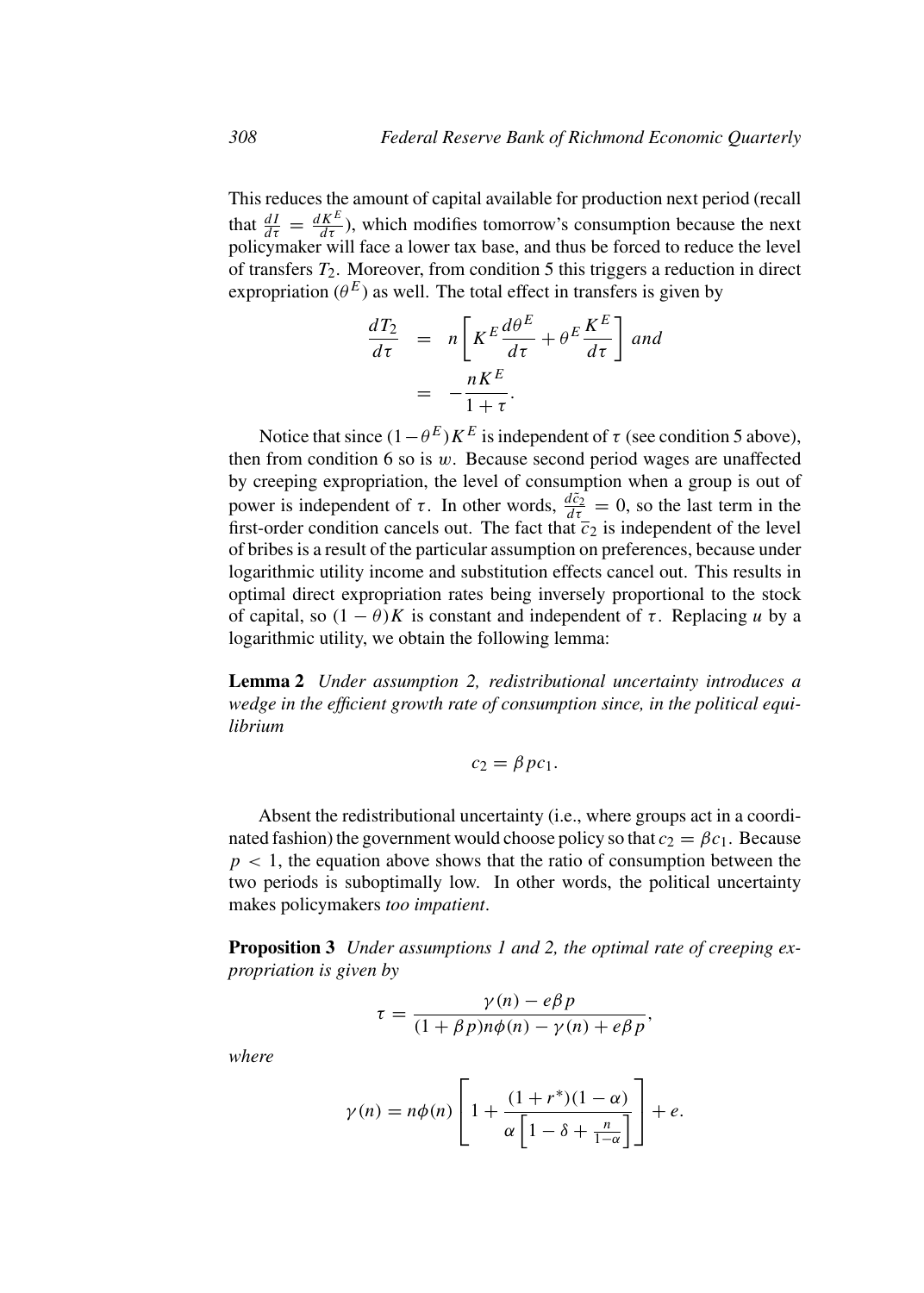## **Expropriation and Political Instability**

Political instability refers to the frequency by which groups alternate in power. Countries facing high turnover rates are those where *p* is relatively small. Why is this the case? Because the probability that any given group remains in control of the government in the second period is low.

In this section, we analyze the implications of political instability on the level of expropriation predicted by the model and contrast it to what the empirical literature has found.

Proposition 4 characterizes how each rate of expropriation changes with *p*.

### **Proposition 4** *Under assumptions 1 and 2, we can show that*

*1. creeping expropriation is larger in countries with greater political instability (i.e., low p)*

$$
\frac{d\tau}{dp} < 0, \text{ and}
$$

*2. direct expropriation is lower in countries with greater political instability*

$$
\frac{d\theta}{dp} > 0.
$$

We can understand the intuition behind the negative relationship between the amount of bribes and permits demanded by foreign investors  $\tau$ , and the probability of keeping control of the government *p*, by looking at the expression in Lemma 2. When the group in power faces relatively low political instability, the chances of being able to appropriate transfers next period are large. In this case, policymakers want to increase relative consumption (i.e., the ratio  $\frac{c_2}{c_1}$ ). The change in *p* is equivalent to an increase in the degree of patience of the group in power. Consumption in the second period becomes relatively cheaper, creating a substitution effect toward less consumption today and more consumption tomorrow. Due to market incompleteness, the only way to achieve this transfer of resources is via a reduction in the degree of creeping expropriation today, by lowering  $T_1$  and, thus,  $c_1$ . Because transnational corporations bring human capital and technology, they are more efficient in production than the local country. It is then optimal for any group to wait and expropriate after investments have been made when *p* increases, because the proportion of investment that will not be expropriated ex post will be productive:  $K^E$  increases with lower  $\tau$  rates. If the country had access to borrowing and lending, this effect would be reduced, but nonetheless, present. Therefore, we should expect that countries with low turnover impose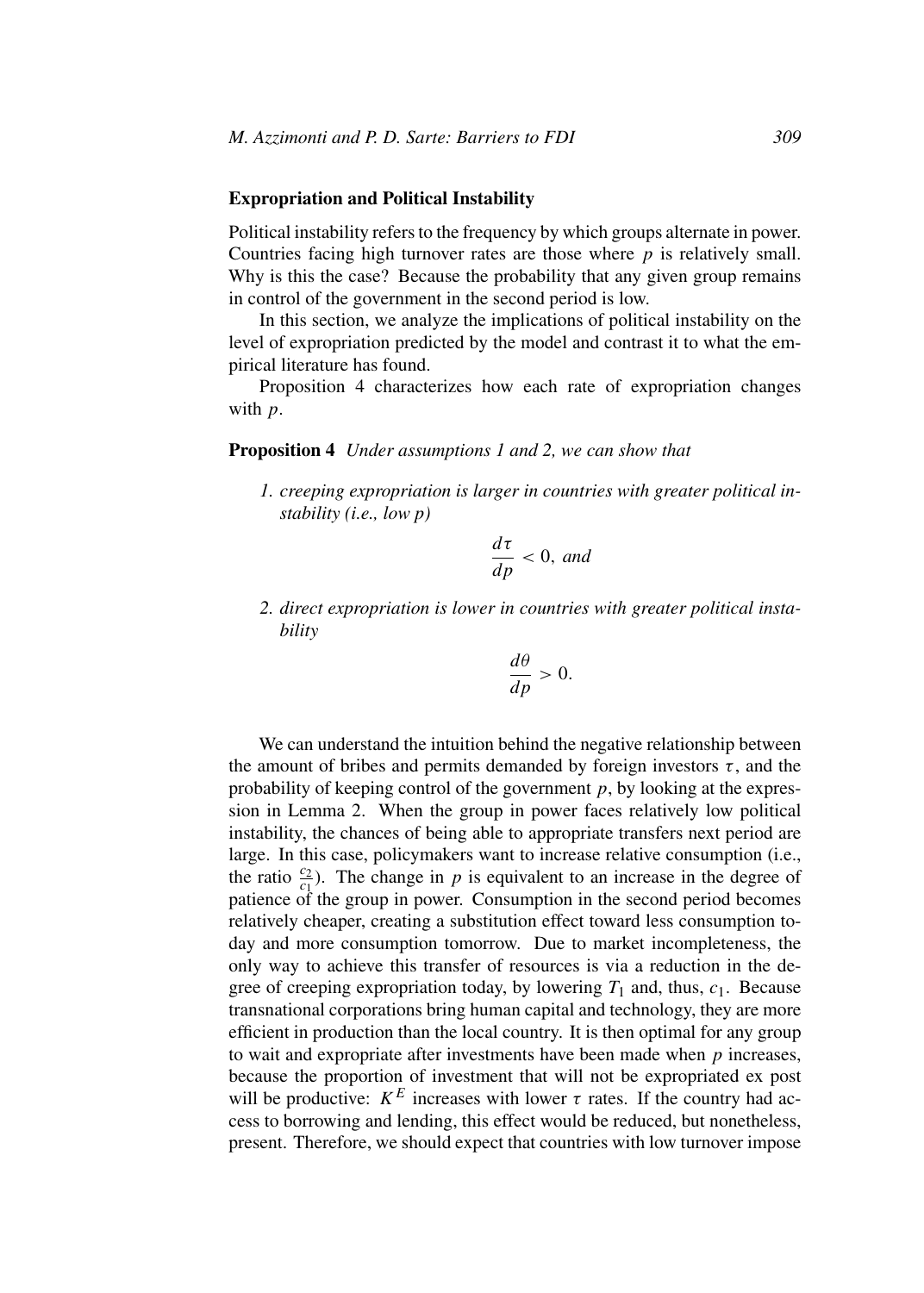relatively low barriers to FDI inflows—that is, require lower bribes and make construction and production permits cheaper to foreign investors.

The effect of *p* on direct expropriation is more subtle and has to do with inter-group manipulation. Because  $\theta$  is chosen after the political uncertainty has been resolved, it is, in principle, unaffected by *p*. There is no direct effect of turnover on expropriation ex post. Indirectly, however, increases in *p* reduce creeping expropriation in the first period and attract more FDI. In other words,  $K^E$  increases. Because there is a larger tax base, the MB of expropriating in Period 2 increases. The marginal cost also increases but in a lower proportion (this is due to the Cobb-Douglas technology assumption). As a result,  $\theta$  goes up. Another way to understand the intuition behind this second result is to consider the costs and benefits of the group deciding today. If *p* is relatively low, another group will gain control in Period 2 with high probability. If the current group happens to be out of power tomorrow (a likely event), direct expropriation imposes large costs in terms of reduced production and no benefits, because no transfers are received. There are incentives, therefore, to manipulate future decisions by affecting the stock of capital inherited by tomorrow's policymaker and make direct expropriation less attractive. From the expression in condition 5, Section 4, this can be achieved by decreasing  $K^E$ . How can the group controlling the government in Period 1 reduce future capital? This can be accomplished by making FDI less attractive—increasing the barriers to its entrance. We should, therefore, expect a negative correlation between political instability and direct expropriation rates.

Notice that this analysis is partial in the sense that we are only considering a once-and-for-all investment decision. There is no action that a government in the second period can take to undo the manipulation of the first period policymaker. In an economy with a longer horizon, in which investment decisions were made every period, the group in power in Period 2 could also demand bribes and permits, and thus break the link between first period bribes and the allocation of foreign capital in the country. That possibility would give groups controlling the government in Period 2 an extra degree of freedom. It would then be interesting to extend the analysis to a case with an infinitehorizon economy.

## **Expropriation and Concentration of Power**

The previous section assumed that differences in political instability only correspond to political factors and were independent of other fundamentals of the economy. In a model where such probability was endogenized, we would expect *p* to be related to the number of groups in the economy, *n*. If there were many groups fighting for power, given the same aggregate size of the population, the probability of keeping control of the government would probably be low, and we already know the effects this reduction has on expropriation. On the other hand, a larger value of *n* implies that if a given group happened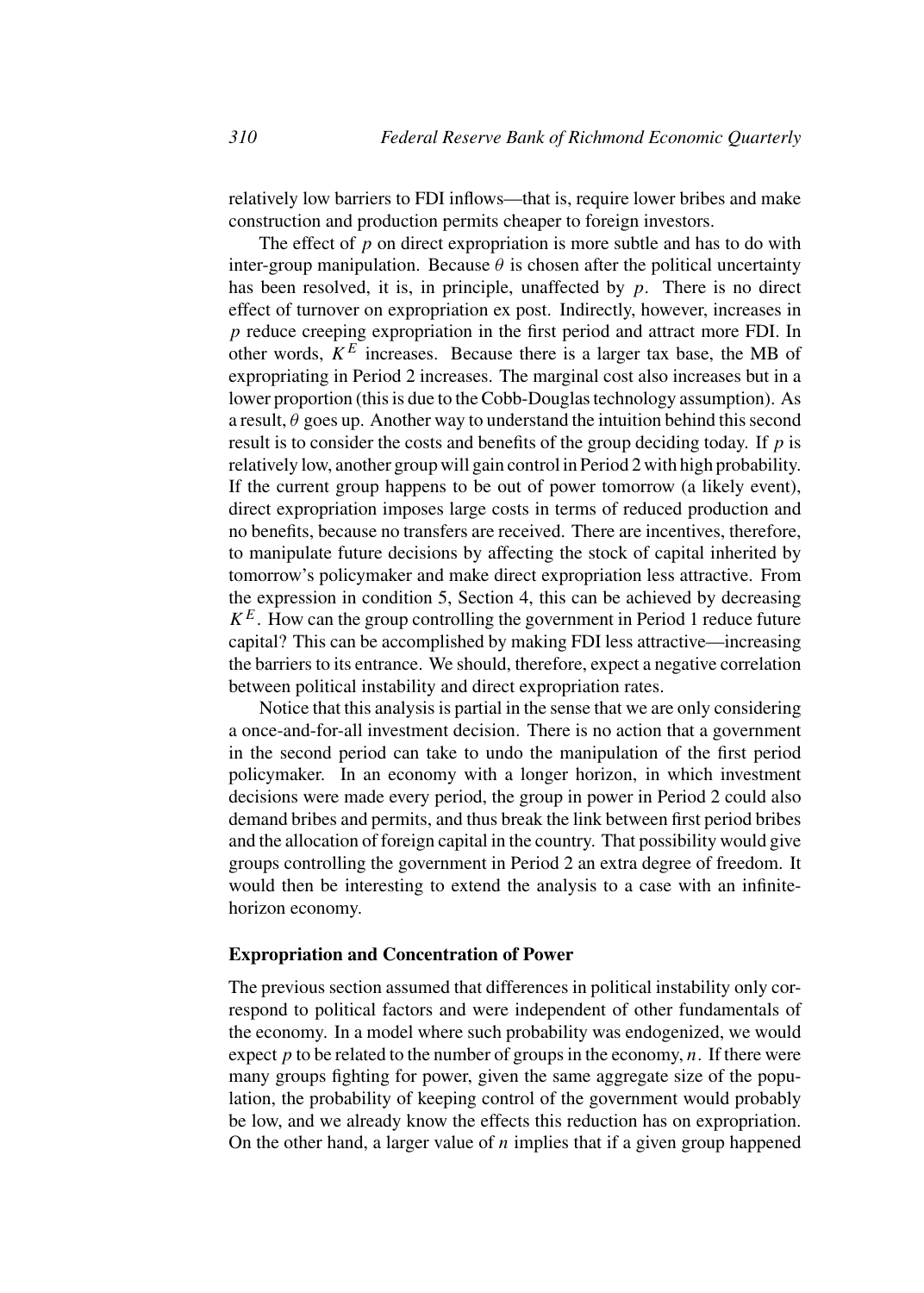

**Figure 2 Expropriation and Concentration of Power**

to gain control, then the benefits of expropriation *per member* in the group would increase because per capita transfers would be larger. This implies that, in principle, the relation between concentration of power and expropriation could be non-monotonic.

We have calculated how creeping expropriation changes as we reduce the concentration of power for a numerical example (the parameter values were not calibrated but rather chosen to illustrate our point). The probability of staying in power faced by any group is assumed to satisfy

$$
p = \frac{1}{n} + \xi,
$$

where *ξ* represents an "incumbency advantage" term, reflecting the fact that the group in power has greater chances to gain control next period than any other group in the opposition. The political economy literature has documented the existence of such an advantage in democratic elections. In more authoritarian systems, we often see groups or families in control of the government for long periods of time because they have access to military force and other means of repression. Increases in *ξ* can be interpreted as changes in political instability not related to the concentration of power, which were studied in the previous section, whereas the effects of concentration can be analyzed separately by looking at the effects of changes in *n*.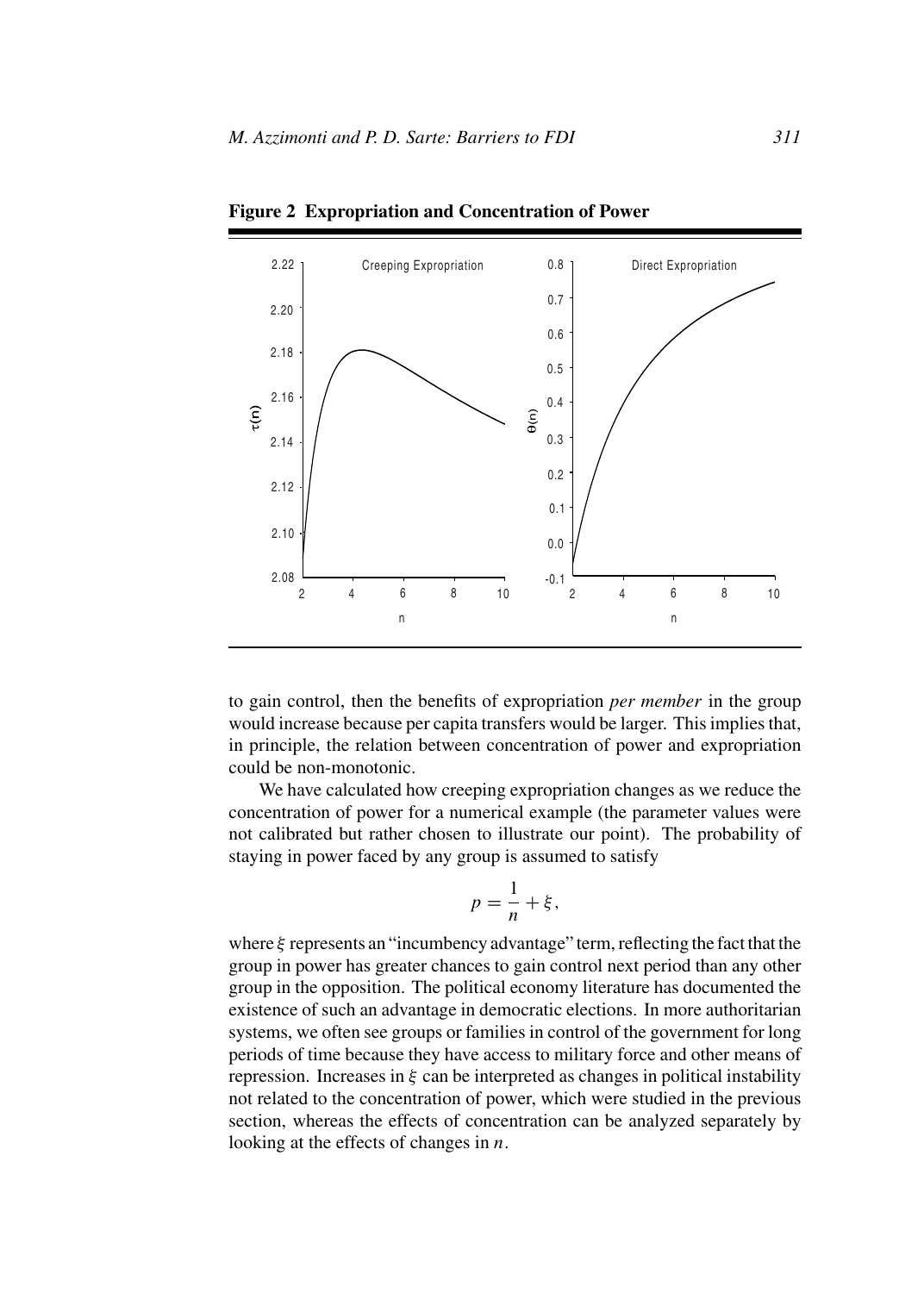Inspection of Figure 2 tells us that when there is relatively large concentration of power (i.e., *n* close to 2), increases in the number of groups result in more expropriation of both types. This happens because larger values of *n* reduce *p* and, from the intuition in the previous section, this encourages creeping expropriation activities, that is, rises in  $\tau$ . On the other hand, when there is little concentration of power, increases in the number of groups in a given economy result in *lower* levels of  $\tau$ . While the probability of remaining in power decreases with *n*, transfers per capita increase, but in a larger proportion and, therefore, dominate. Even though each group is less likely to stay in power, the benefits of expropriating in Period 1 more than compensate the costs driven by an increase in the risk of losing control of the government in Period 2. This result is different from the one found in the previous section, and it gives a direct testable implication of the model. If countries have greater political instability because there is low incumbency advantage, more creeping expropriation is to be expected. If, on the other hand, it is due to the composition of competing groups, and there is a relatively large number of them, then we should expect *less* creeping expropriation as political instability increases.

## **5. CONCLUSIONS**

We reviewed the empirical evidence on the effects of expropriation on FDI inflows, mainly focusing on developing countries. We then discussed theoretical models explaining how the quality of institutions affects FDI and growth. In particular, we described how the different frictions present in the political process result in policies that discourage FDI inflows. Finally, we presented a simple model that sheds some light on the effects of expropriation on FDI under: (1) lack of commitment to policy from the government, (2) redistributional uncertainty resulting from stochastic alternation of groups in power, and (3) the interaction between alternative forms of expropriation. The main contribution of this work is twofold: the analysis of a model in which both direct and indirect forms of expropriation are present and the study of how the two types of expropriation relate to political instability. We also discussed the effects of the concentration of power on the incentives to use each type of expropriation and their resulting effects on investment.

# **REFERENCES**

Aguiar, Mark, Manuel Amador, and Gita Gopinath. 2006. "Efficient Expropriation: Sustainable Fiscal Policy in a Small Open Economy." Federal Reserve Bank of Boston, Working Paper 06–9.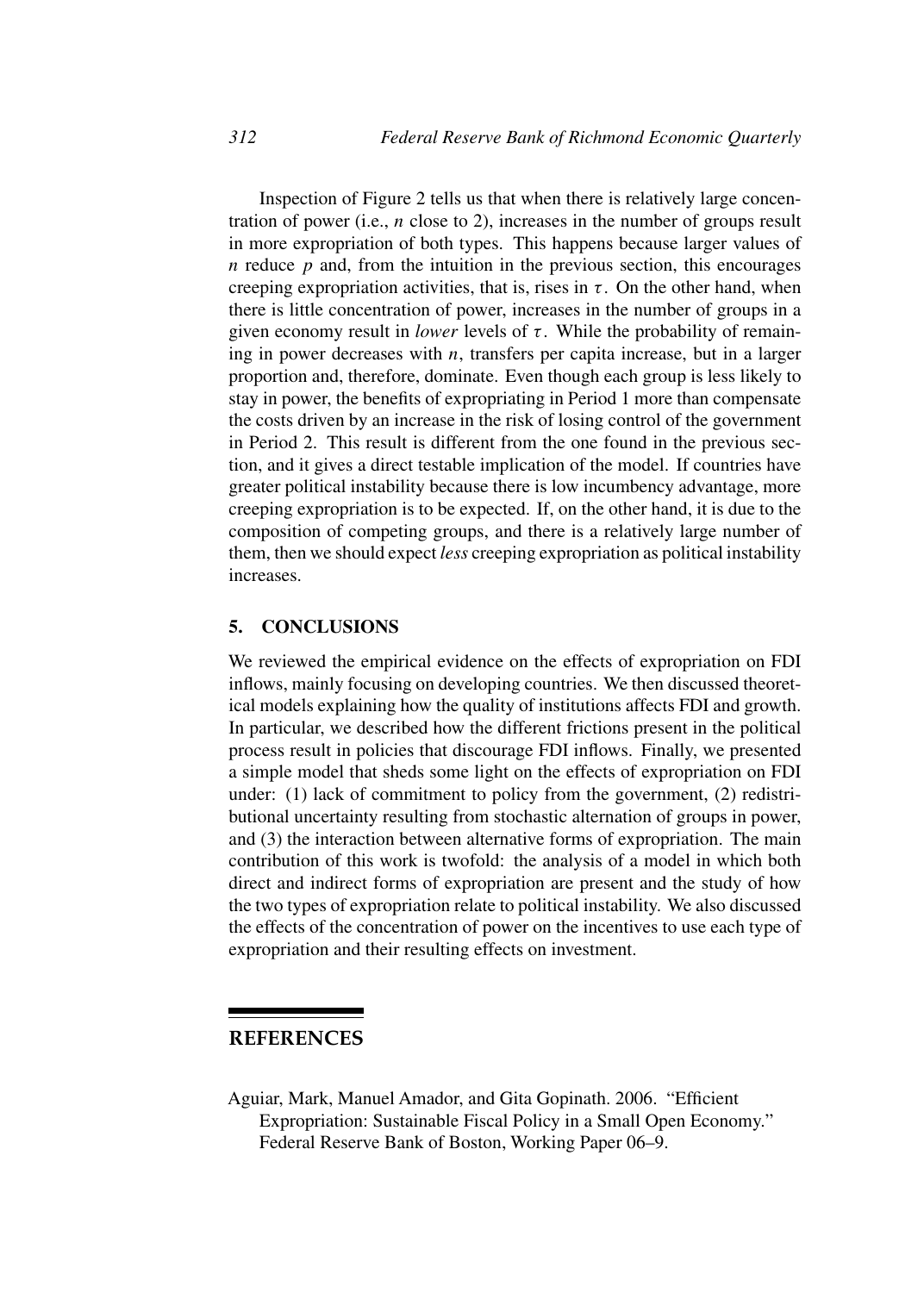- Alesina, Alberto, and Guido Tabellini. 1990. "A Positive Theory of Fiscal Deficits and Government Debt." *Review of Economic Studies* 57 (3): 403–14.
- Amador, Manuel. 2003. "A Political Economy Model of Sovereign Debt Repayment." Mimeo, Stanford Graduate School of Business.
- Asiedu, Elizabeth. 2006. "Foreign Direct Investment in Africa: The Role of Natural Resources, Market Size, Government Policy, Institutions and Political Instability." *World Economy* 29 (1): 63–77.
- Azzimonti, Marina. 2005. "On the Dynamic Inefficiency of Governments." Mimeo, University of Iowa.
- Azzimonti, Marina, Pierre-Daniel G. Sarte, and Jorge Soares. 2006. "Distortionary Taxes and Public Investment When Government Promises Are Not Enforceable." Mimeo, Federal Reserve Bank of Richmond.
- Battaglini, Marco, and Steve Coate. Forthcoming. "A Dynamic Model of Legislative Bargaining." *The American Economic Review*.
- Biais, Bruno, and Enrico Perotti. 2002. "Machiavellian Privatization." *The American Economic Review* 92 (1): 240–58.
- Busse, Matthias, and Carsten Hefeker. Forthcoming. "Political Risk, Institutions and Foreign Direct Investment." *European Journal of Political Economy*.
- Chifor, George. 2002. "Caveat Emptor: Developing International Disciplines for Deterring Third Party Investment in Unlawfully Expropriated Property." *Law and Policy in International Business* 33 (2).
- Corkran, Douglas E. 1991. "Tanzania Opens its Doors to U.S. Business." *Business America* 1 (July): 11.
- Daude, Christian, and Ernesto Stein. 2001. "The Quality of Institutions and Foreign Direct Investment." Paper presented at the 2001 Annual Meeting of the Inter-American Development Bank. Santiago, Chile.
- Doyle, Christopher, and Sweder van Wijnbergen. 1994. "Taxation of Foreign Multinationals: A Sequential Bargaining Approach to Tax Holidays." *International Tax and Public Finance* 1 (3): 211–25.
- Eaton, Jonathan, and Mark Gersovitz. 1984. "A Theory of Expropriation and Deviations from Perfect Capital Mobility." *Economic Journal* 94 (373): 16–40.
- Gordon, H. Scott. 1954. "The Economic Theory of a Common-Property Resource: The Fishery." *Journal of Political Economy* 62 (2): 124–42.
- Hausmann, Ricardo, and Eduardo Fernández-Arias. 2000. "Foreign Direct Investment: Good Cholesterol?" Inter-American Development Bank, Research Department Working Paper No. 417, Washington, DC.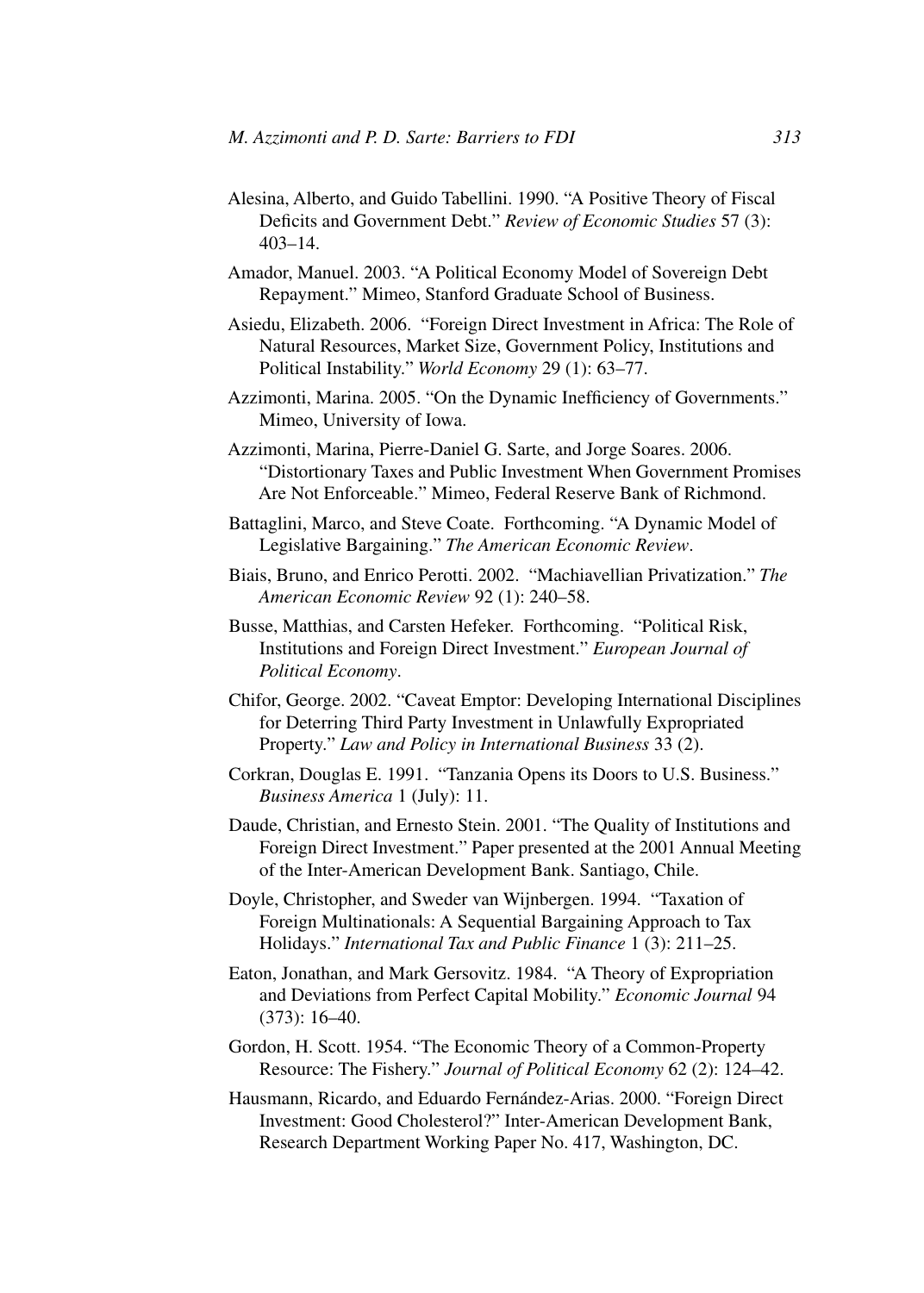- Hines, James R. 1995. "Forbidden Payment: Foreign Bribery and American Business After 1977." NBER Working Paper No.W5266.
- Janeba, Eckhard. 2002. "Attracting FDI in a Politically Risky World." *International Economic Review* 43 (4): 1,127–55.
- Jensen, Nathan. 2005. "Measuring Risk: Political Risk Insurance Premiums and Domestic Political Institutions." Mimeo, Washington University.
- Kaufmann, Daniel, Aart Kraay, and Pablo Zoido-Lobatón. 1999. "Governance Matters." World Bank. Mimeo WPS2196.
- Kindleberger, Charles P. 1969. *American Business Abroad: Six Lectures on Direct Investment*. New Haven, CT: Yale University Press.
- Klein, Paul, Per Krusell, and Jose-Victor Ríos-Rull. 2004. "Time-Consistent Public Expenditures." CEPR Discussion Paper No. 4582.
- Kobrin, Stephen J. 1980. "Foreign Enterprise and Forced Divestment in LDCs." *International Organization* 34 (1): 65–88.
- Kobrin, Stephen J. 1984. "Expropriation as an Attempt to Control Foreign Firms in LDCs: Trends from 1960 to 1979." *International Studies Quarterly* 28 (3): 329–48.
- Lancaster, Kelvin. 1973. "The Dynamic Inefficiency of Capitalism." *Journal of Political Economy* 81 (5): 1,092–109.
- Li, Quan. 2004. "Democracy, Autocracy, and Tax Incentives to Foreign Direct Investors: A Cross-National Analysis." Mimeo, Pennsylvania State University.
- Li, Quan, and Adam Resnick. 2003. "Reversal of Fortunes: Democratic Institutions and Foreign Direct Investment Inflows to Developing Countries." *International Organization* 57 (1): 175–212.
- Lizzeri, Alessandro. 1999. "Budget Deficits and Redistributive Politics." *Review of Economic Studies* 66 (4): 909–28.
- Lucas, Robert E., Jr. 1990. "Why Doesn't Capital Flow from Rich to Poor Countries?" *The American Economic Review* 80 (2): 92–6.
- Mauro, Paolo. 1995. "Corruption and Growth." *Quarterly Journal of Economics* 110 (3): 681–712.
- Minor, Michael S. 1994. "The Demise of Expropriation as an Instrument of LDC Policy, 1980-1992." *Journal of International Business Studies* 25 (1): 177–88.
- Moran, Theodore H., ed. 2004. *International Political Risk Management: The Brave New World.* Washington, DC: The World Bank.